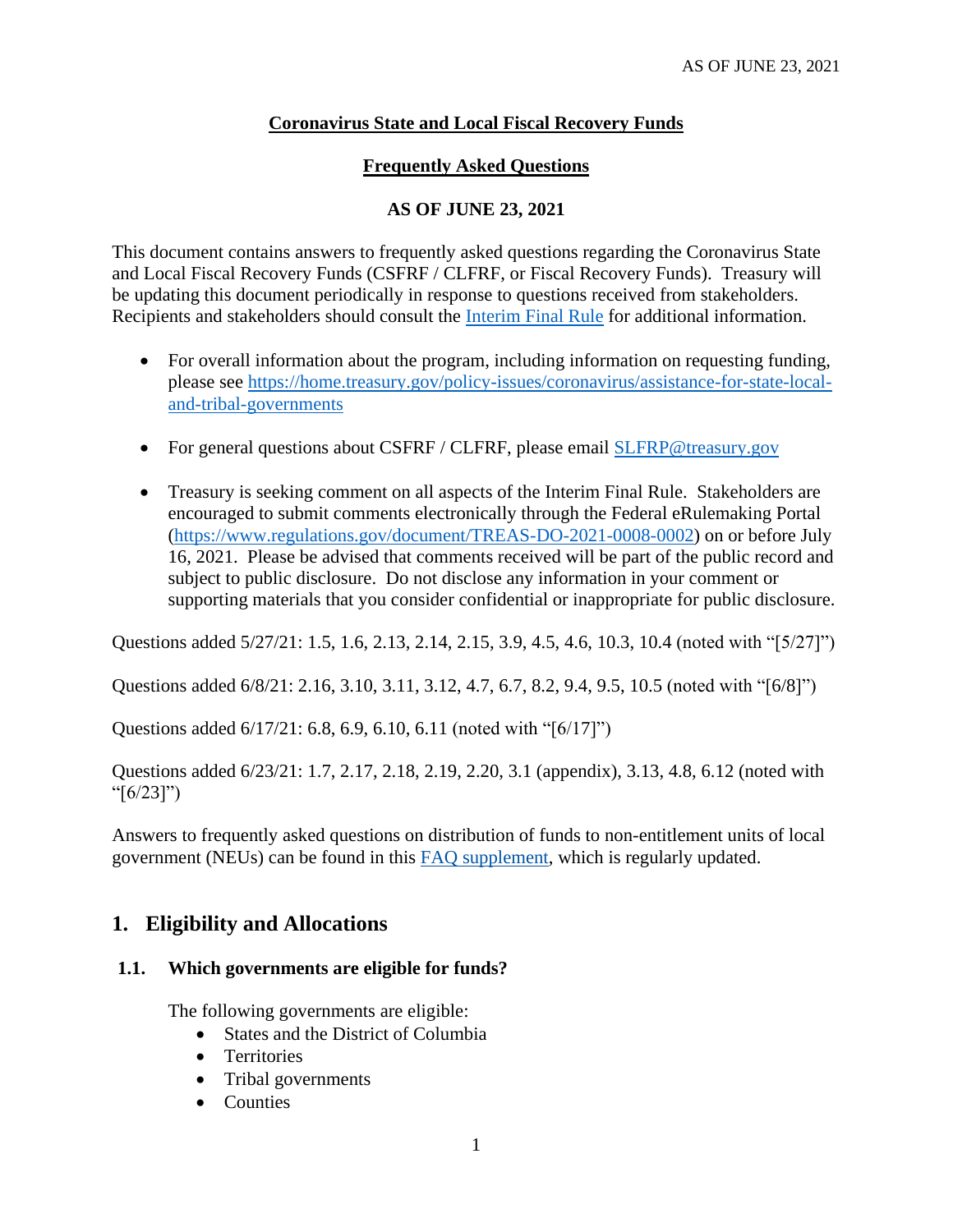- Metropolitan cities
- Non-entitlement units, or smaller local governments

#### **1.2. Which governments receive funds directly from Treasury?**

Treasury will distribute funds directly to each eligible state, territory, metropolitan city, county, or Tribal government. Smaller local governments that are classified as nonentitlement units will receive funds through their applicable state government.

### **1.3. Are special-purpose units of government eligible to receive funds?**

Special-purpose units of local government will not receive funding allocations; however, a state, territory, local, or Tribal government may transfer funds to a special-purpose unit of government. Special-purpose districts perform specific functions in the community, such as fire, water, sewer or mosquito abatement districts.

### **1.4. How are funds being allocated to Tribal governments, and how will Tribal governments find out their allocation amounts?**

\$20 billion of Fiscal Recovery Funds was reserved for Tribal governments. The American Rescue Plan Act specifies that \$1 billion will be allocated evenly to all eligible Tribal governments. The remaining \$19 billion will be distributed using an allocation methodology based on enrollment and employment.

There will be two payments to Tribal governments. Each Tribal government's first payment will include (i) an amount in respect of the \$1 billion allocation that is to be divided equally among eligible Tribal governments and (ii) each Tribal government's pro rata share of the Enrollment Allocation. Tribal governments will be notified of their allocation amount and delivery of payment 4-5 days after completing request for funds in the Treasury Submission Portal. The deadline to make the initial request for funds is June 21,  $2021<sup>1</sup>$ 

In mid-June or shortly after completing the initial request for funds, Tribal governments will receive an email notification to re-enter the Treasury Submission Portal to confirm or amend their 2019 employment numbers that were submitted to the Department of the Treasury for the CARES Act's Coronavirus Relief Fund. The deadline to confirm employment numbers is July 9, 2021. Treasury will calculate each Tribal government's pro rata share of the Employment Allocation for those Tribal governments that confirmed or submitted amended employment numbers. In late-June, Treasury will communicate to Tribal governments the amount of their portion of the Employment Allocation and the anticipated date for the second payment.

### <span id="page-1-0"></span>**1.5. My county is a unit of general local government with population under 50,000. Will my county receive funds directly from Treasury? [5/27]**

<sup>&</sup>lt;sup>1</sup> This document was updated on June 10, 2021 to reflect the extension of the two portal submission deadlines.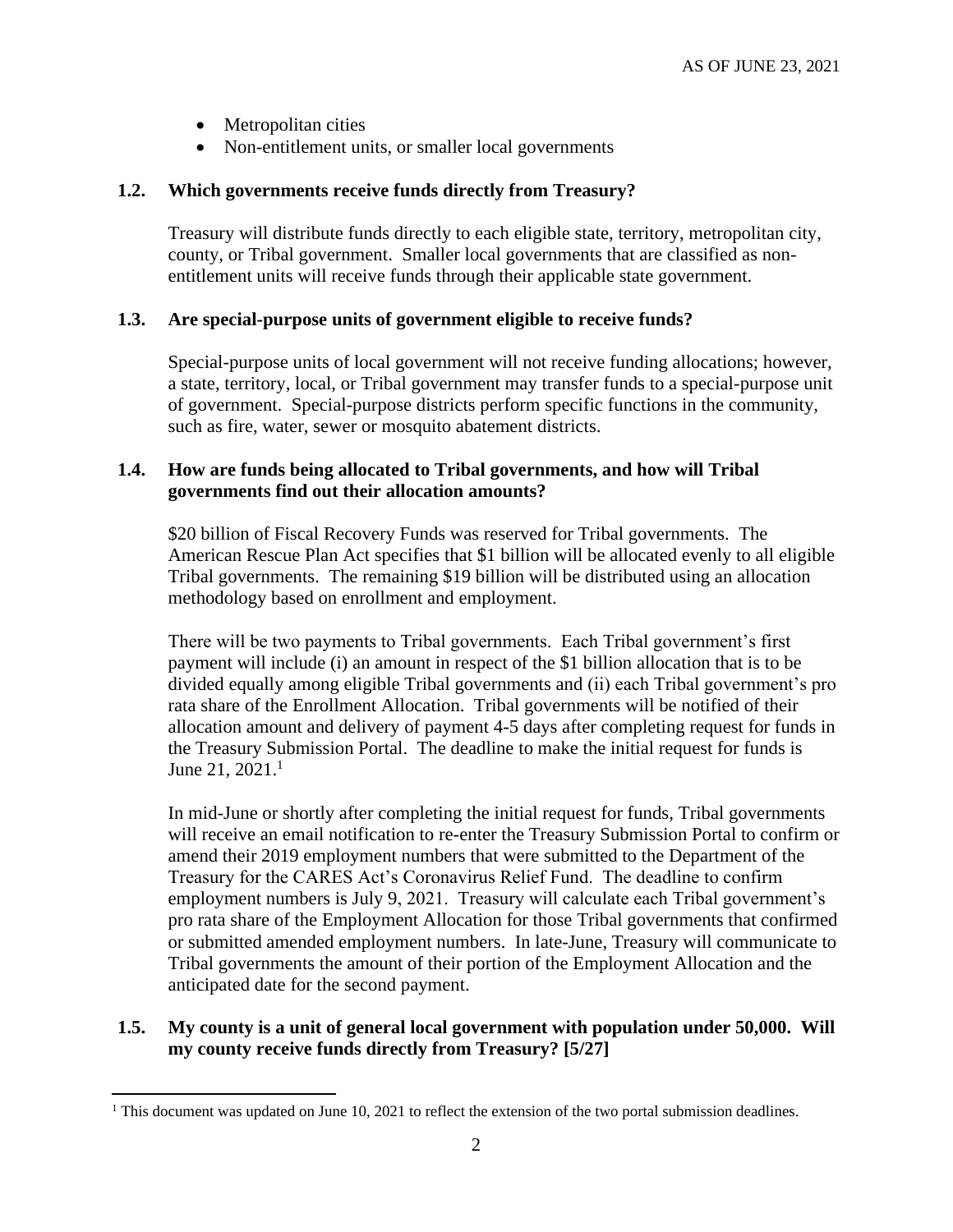Yes. All counties that are units of general local government will receive funds directly from Treasury and should apply via the [online portal.](https://home.treasury.gov/policy-issues/coronavirus/assistance-for-state-local-and-tribal-governments/state-and-local-fiscal-recovery-fund/request-funding) The list of county allocations is available [here.](https://home.treasury.gov/system/files/136/fiscalrecoveryfunds_countyfunding_2021.05.10-1a-508A.pdf)

#### <span id="page-2-0"></span>**1.6. My local government expected to be classified as a non-entitlement unit. Instead, it was classified as a metropolitan city. Why? [5/27]**

The American Rescue Plan Act defines, for purposes of the Coronavirus Local Fiscal Recovery Fund (CLFRF), metropolitan cities to include those that are currently metropolitan cities under the Community Development Block Grant (CDBG) program but also those cities that relinquish or defer their status as a metropolitan city for purposes of the CDBG program. This would include, by way of example, cities that are principal cities of their metropolitan statistical area, even if their population is less than 50,000. In other words, a city that is eligible to be a metropolitan city under the CDBG program is eligible as a metropolitan city under the CLFRF, regardless of how that city has elected to participate in the CDBG program.

Unofficial allocation estimates produced by other organizations may have classified certain local governments as non-entitlement units of local government. However, based on the statutory definitions, some of these local governments should have been classified as metropolitan cities.

#### <span id="page-2-1"></span>**1.7. In order to receive and use Fiscal Recovery Funds, must a recipient government maintain a declaration of emergency relating to COVID-19? [6/23]**

No. Neither the statute establishing the CSFRF/CLFRF nor the Interim Final Rule requires recipients to maintain a local declaration of emergency relating to COVID-19.

# **2. Eligible Uses – Responding to the Public Health Emergency / Negative Economic Impacts**

### **2.1. What types of COVID-19 response, mitigation, and prevention activities are eligible?**

A broad range of services are needed to contain COVID-19 and are eligible uses, including vaccination programs; medical care; testing; contact tracing; support for isolation or quarantine; supports for vulnerable populations to access medical or public health services; public health surveillance (e.g., monitoring case trends, genomic sequencing for variants); enforcement of public health orders; public communication efforts; enhancement to health care capacity, including through alternative care facilities; purchases of personal protective equipment; support for prevention, mitigation, or other services in congregate living facilities (e.g., nursing homes, incarceration settings, homeless shelters, group living facilities) and other key settings like schools; ventilation improvements in congregate settings, health care settings, or other key locations; enhancement of public health data systems; and other public health responses. Capital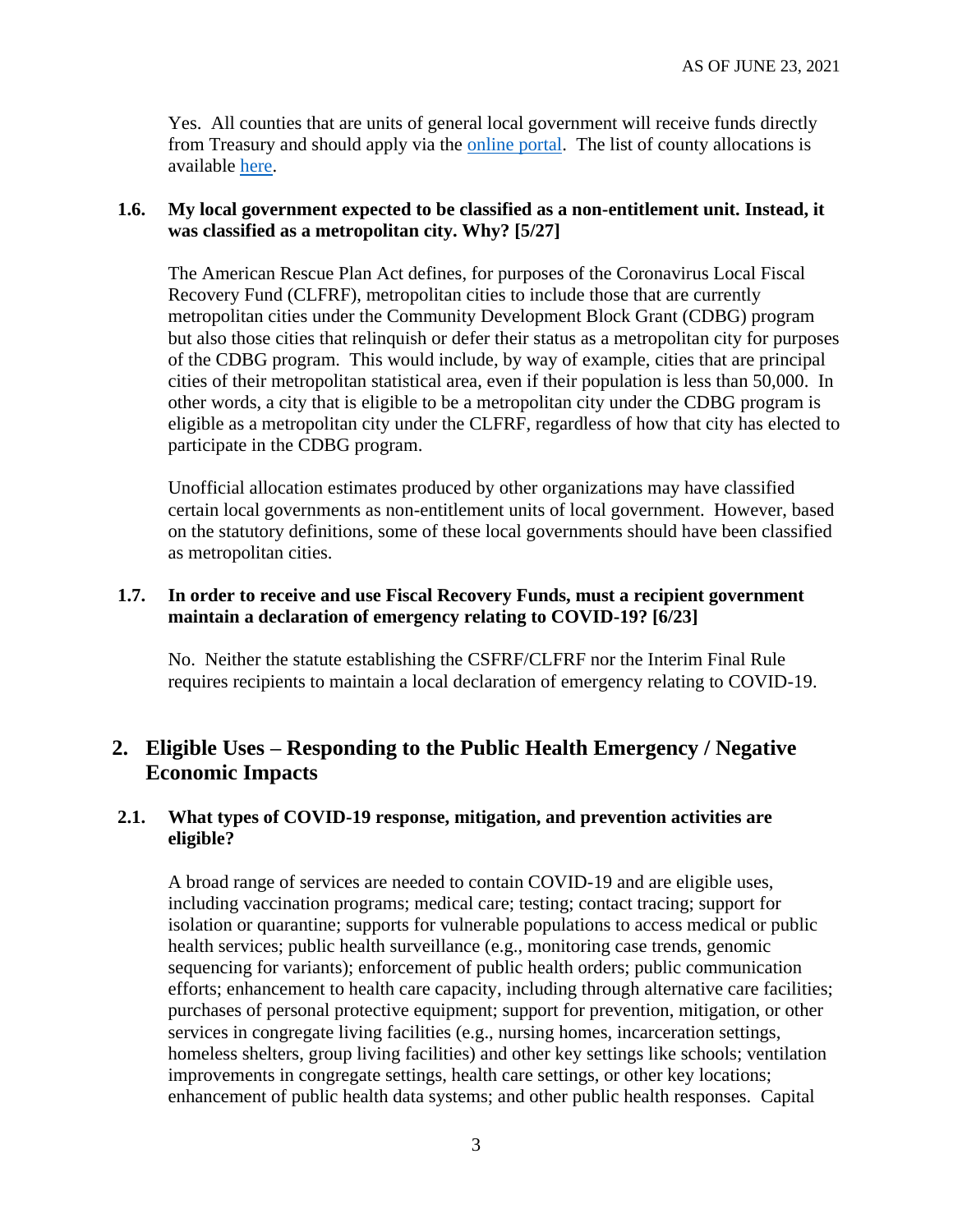investments in public facilities to meet pandemic operational needs are also eligible, such as physical plant improvements to public hospitals and health clinics or adaptations to public buildings to implement COVID-19 mitigation tactics.

### **2.2. If a use of funds was allowable under the Coronavirus Relief Fund (CRF) to respond to the public health emergency, may recipients presume it is also allowable under CSFRF/CLFRF?**

Generally, funding uses eligible under CRF as a response to the direct public health impacts of COVID-19 will continue to be eligible under CSFRF/CLFRF, with the following two exceptions: (1) the standard for eligibility of public health and safety payrolls has been updated; and (2) expenses related to the issuance of tax-anticipation notes are not an eligible funding use.

#### **2.3. If a use of funds is not explicitly permitted in the Interim Final Rule as a response to the public health emergency and its negative economic impacts, does that mean it is prohibited?**

The Interim Final Rule contains a non-exclusive list of programs or services that may be funded as responding to COVID-19 or the negative economic impacts of the COVID-19 public health emergency, along with considerations for evaluating other potential uses of Fiscal Recovery Funds not explicitly listed. The Interim Final Rule also provides flexibility for recipients to use Fiscal Recovery Funds for programs or services that are not identified on these non-exclusive lists but which meet the objectives of section  $602(c)(1)(A)$  or  $603(c)(1)(A)$  by responding to the COVID-19 public health emergency with respect to COVID-19 or its negative economic impacts.

#### **2.4. May recipients use funds to respond to the public health emergency and its negative economic impacts by replenishing state unemployment funds?**

Consistent with the approach taken in the CRF, recipients may make deposits into the state account of the Unemployment Trust Fund up to the level needed to restore the prepandemic balances of such account as of January 27, 2020, or to pay back advances received for the payment of benefits between January 27, 2020 and the date when the Interim Final Rule is published in the Federal Register.

#### **2.5. What types of services are eligible as responses to the negative economic impacts of the pandemic?**

Eligible uses in this category include assistance to households; small businesses and nonprofits; and aid to impacted industries.

Assistance to households includes, but is not limited to: food assistance; rent, mortgage, or utility assistance; counseling and legal aid to prevent eviction or homelessness; cash assistance; emergency assistance for burials, home repairs, weatherization, or other needs; internet access or digital literacy assistance; or job training to address negative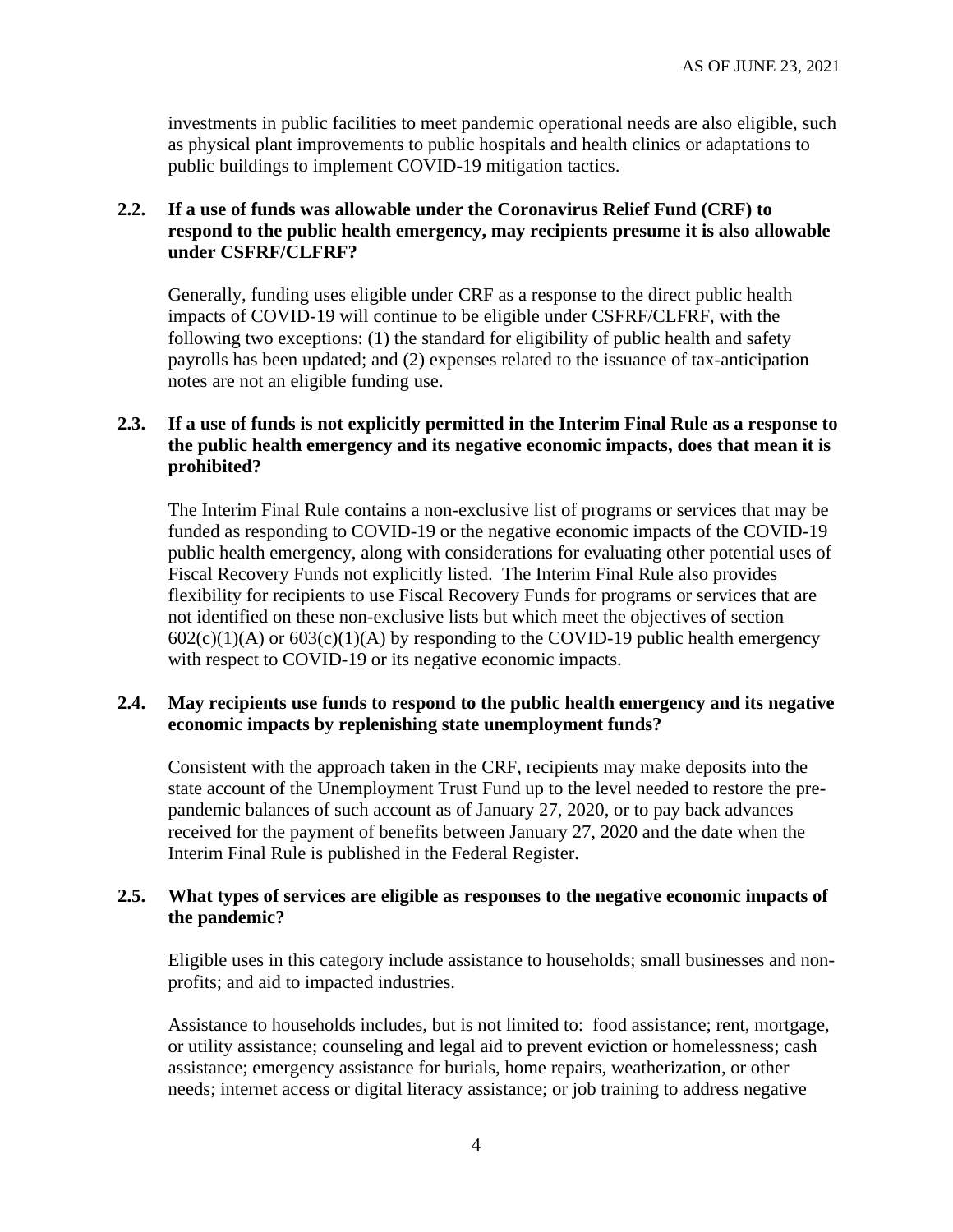economic or public health impacts experienced due to a worker's occupation or level of training.

Assistance to small business and non-profits includes, but is not limited to:

- loans or grants to mitigate financial hardship such as declines in revenues or impacts of periods of business closure, for example by supporting payroll and benefits costs, costs to retain employees, mortgage, rent, or utilities costs, and other operating costs;
- Loans, grants, or in-kind assistance to implement COVID-19 prevention or mitigation tactics, such as physical plant changes to enable social distancing, enhanced cleaning efforts, barriers or partitions, or COVID-19 vaccination, testing, or contact tracing programs; and
- Technical assistance, counseling, or other services to assist with business planning needs

## **2.6. May recipients use funds to respond to the public health emergency and its negative economic impacts by providing direct cash transfers to households?**

Yes, provided the recipient considers whether, and the extent to which, the household has experienced a negative economic impact from the pandemic. Additionally, cash transfers must be reasonably proportional to the negative economic impact they are intended to address. Cash transfers grossly in excess of the amount needed to address the negative economic impact identified by the recipient would not be considered to be a response to the COVID-19 public health emergency or its negative impacts. In particular, when considering appropriate size of permissible cash transfers made in response to the COVID-19 public health emergency, state, local, territorial, and Tribal governments may consider and take guidance from the per person amounts previously provided by the federal government in response to the COVID crisis.

## **2.7. May funds be used to reimburse recipients for costs incurred by state and local governments in responding to the public health emergency and its negative economic impacts prior to passage of the American Rescue Plan?**

Use of Fiscal Recovery Funds is generally forward looking. The Interim Final Rule permits funds to be used to cover costs incurred beginning on March 3, 2021.

### **2.8. May recipients use funds for general economic development or workforce development?**

Generally, not. Recipients must demonstrate that funding uses directly address a negative economic impact of the COVID-19 public health emergency, including funds used for economic or workforce development. For example, job training for unemployed workers may be used to address negative economic impacts of the public health emergency and be eligible.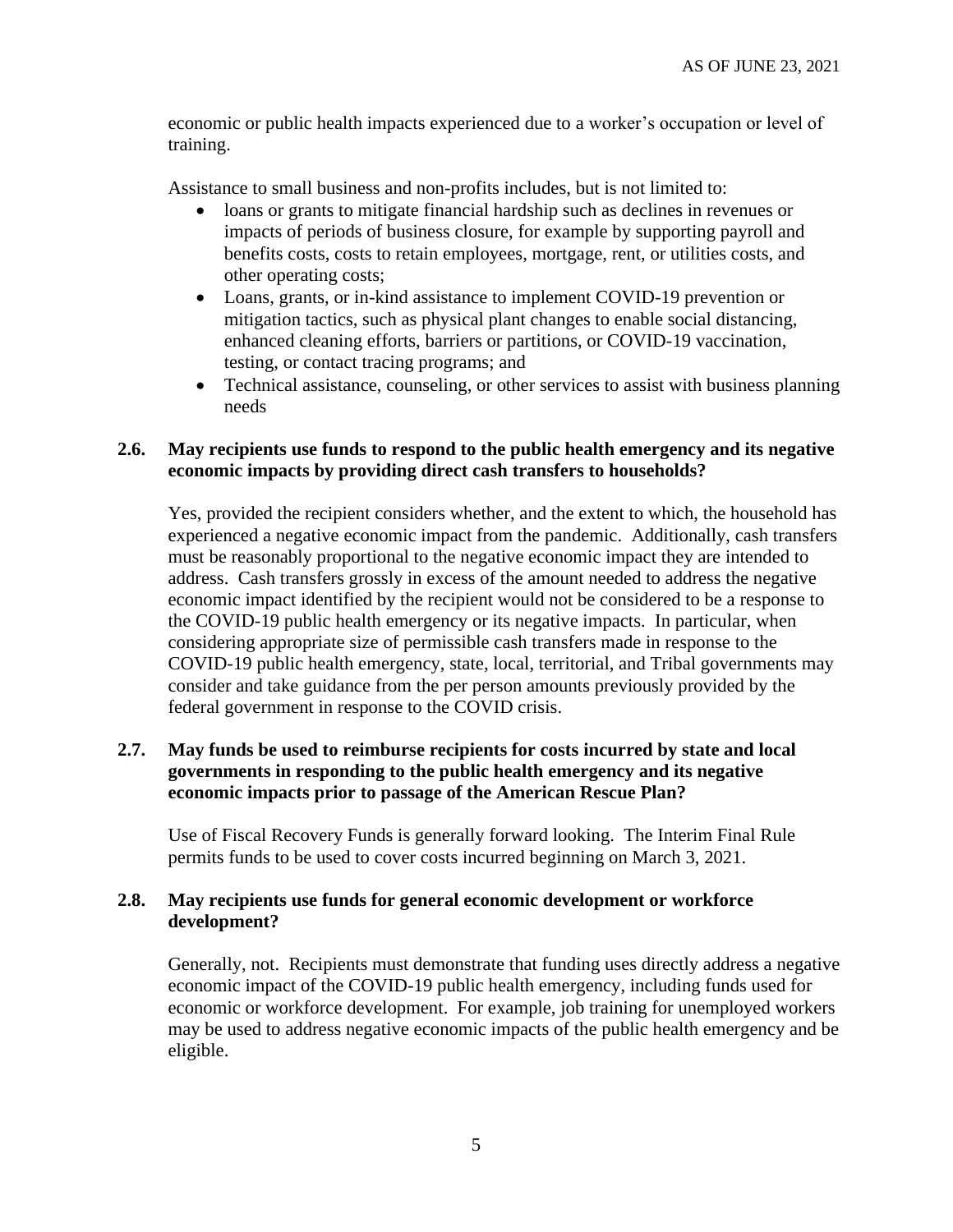#### **2.9. How can recipients use funds to assist the travel, tourism, and hospitality industries?**

Aid provided to tourism, travel, and hospitality industries should respond to the negative economic impacts of the pandemic. For example, a recipient may provide aid to support safe reopening of businesses in the tourism, travel and hospitality industries and to districts that were closed during the COVID-19 public health emergency, as well as aid a planned expansion or upgrade of tourism, travel and hospitality facilities delayed due to the pandemic.

Tribal development districts are considered the commercial centers for tribal hospitality, gaming, tourism and entertainment industries.

#### **2.10. May recipients use funds to assist impacted industries other than travel, tourism, and hospitality?**

Yes, provided that recipients consider the extent of the impact in such industries as compared to tourism, travel, and hospitality, the industries enumerated in the statute. For example, nationwide the leisure and hospitality industry has experienced an approximately 17 percent decline in employment and 24 percent decline in revenue, on net, due to the COVID-19 public health emergency. Recipients should also consider whether impacts were due to the COVID-19 pandemic, as opposed to longer-term economic or industrial trends unrelated to the pandemic.

Recipients should maintain records to support their assessment of how businesses or business districts receiving assistance were affected by the negative economic impacts of the pandemic and how the aid provided responds to these impacts.

### **2.11. How does the Interim Final Rule help address the disparate impact of COVID-19 on certain populations and geographies?**

In recognition of the disproportionate impacts of the COVID-19 virus on health and economic outcomes in low-income and Native American communities, the Interim Final Rule identifies a broader range of services and programs that are considered to be in response to the public health emergency when provided in these communities. Specifically, Treasury will presume that certain types of services are eligible uses when provided in a Qualified Census Tract (QCT), to families living in QCTs, or when these services are provided by Tribal governments.

Recipients may also provide these services to other populations, households, or geographic areas disproportionately impacted by the pandemic. In identifying these disproportionately-impacted communities, recipients should be able to support their determination for how the pandemic disproportionately impacted the populations, households, or geographic areas to be served.

Eligible services include: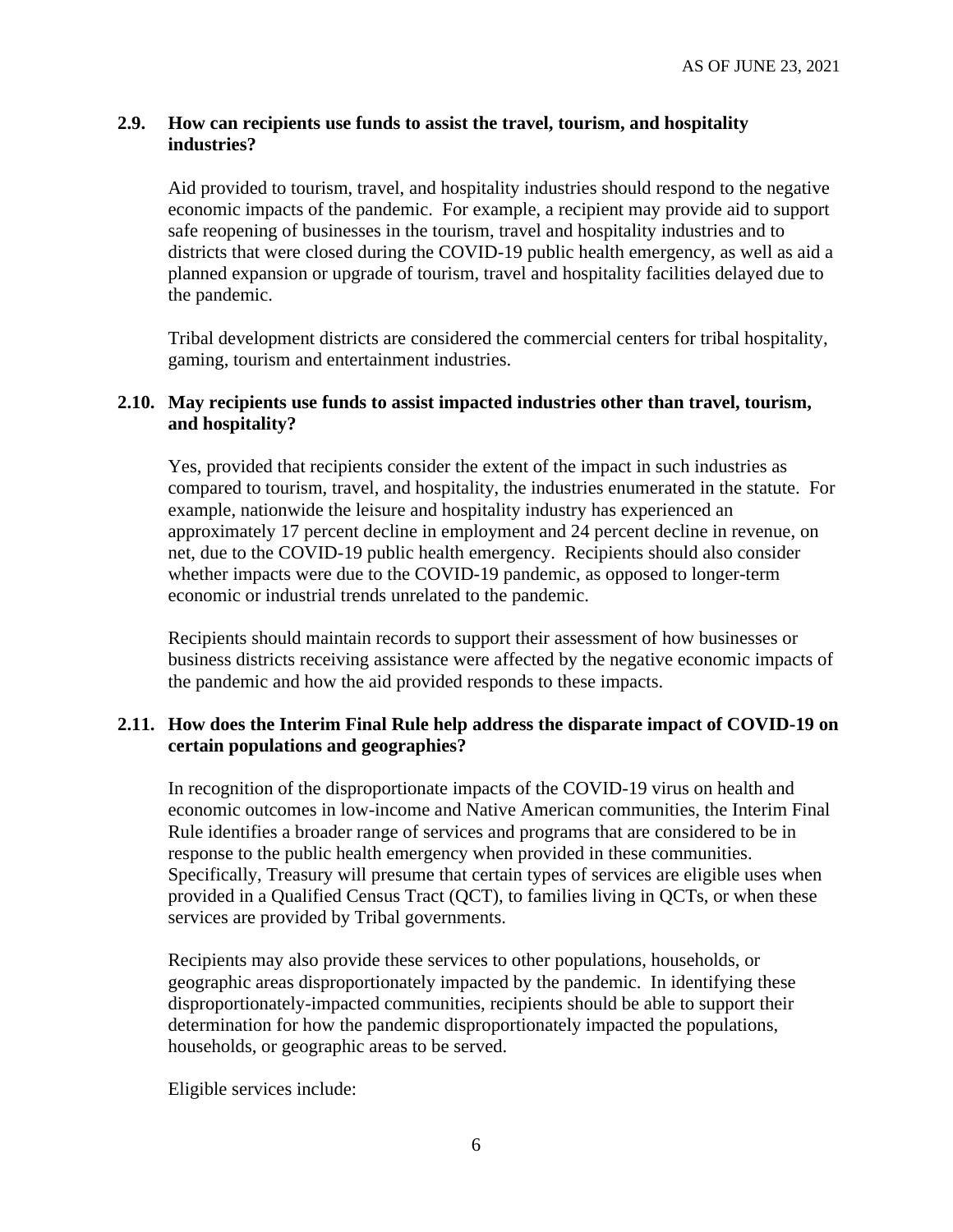- Addressing health disparities and the social determinants of health, including: community health workers, public benefits navigators, remediation of lead paint or other lead hazards, and community violence intervention programs;
- Building stronger neighborhoods and communities, including: supportive housing and other services for individuals experiencing homelessness, development of affordable housing, and housing vouchers and assistance relocating to neighborhoods with higher levels of economic opportunity;
- Addressing educational disparities exacerbated by COVID-19, including: early learning services, increasing resources for high-poverty school districts, educational services like tutoring or afterschool programs, and supports for students' social, emotional, and mental health needs; and
- Promoting healthy childhood environments, including: child care, home visiting programs for families with young children, and enhanced services for child welfare-involved families and foster youth.

### **2.12. May recipients use funds to pay for vaccine incentive programs (e.g., cash or in-kind transfers, lottery programs, or other incentives for individuals who get vaccinated)?**

Yes. Under the Interim Final Rule, recipients may use Coronavirus State and Local Fiscal Recovery Funds to respond to the COVID-19 public health emergency, including expenses related to COVID-19 vaccination programs. See forthcoming 31 CFR 35.6(b)(1)(i). Programs that provide incentives reasonably expected to increase the number of people who choose to get vaccinated, or that motivate people to get vaccinated sooner than they otherwise would have, are an allowable use of funds so long as such costs are reasonably proportional to the expected public health benefit.

#### <span id="page-6-0"></span>**2.13. May recipients use funds to pay "back to work incentives" (e.g., cash payments for newly employed workers after a certain period of time on the job)? [5/27]**

Yes. Under the Interim Final Rule, recipients may use Coronavirus State and Local Fiscal Recovery Funds to provide assistance to unemployed workers. See forthcoming 31 CFR 35.6(b)(4). This assistance can include job training or other efforts to accelerate rehiring and thus reduce unemployment, such as childcare assistance, assistance with transportation to and from a jobsite or interview, and incentives for newly employed workers.

<span id="page-6-1"></span>**2.14. The Coronavirus Relief Fund (CRF) included as an eligible use: "Payroll expenses for public safety, public health, health care, human services, and similar employees whose services are substantially dedicated to mitigating or responding to the COVID-19 public health emergency." What has changed in CSFRF/CLFRF, and what type of documentation is required under CSFRF/CLFRF? [5/27]**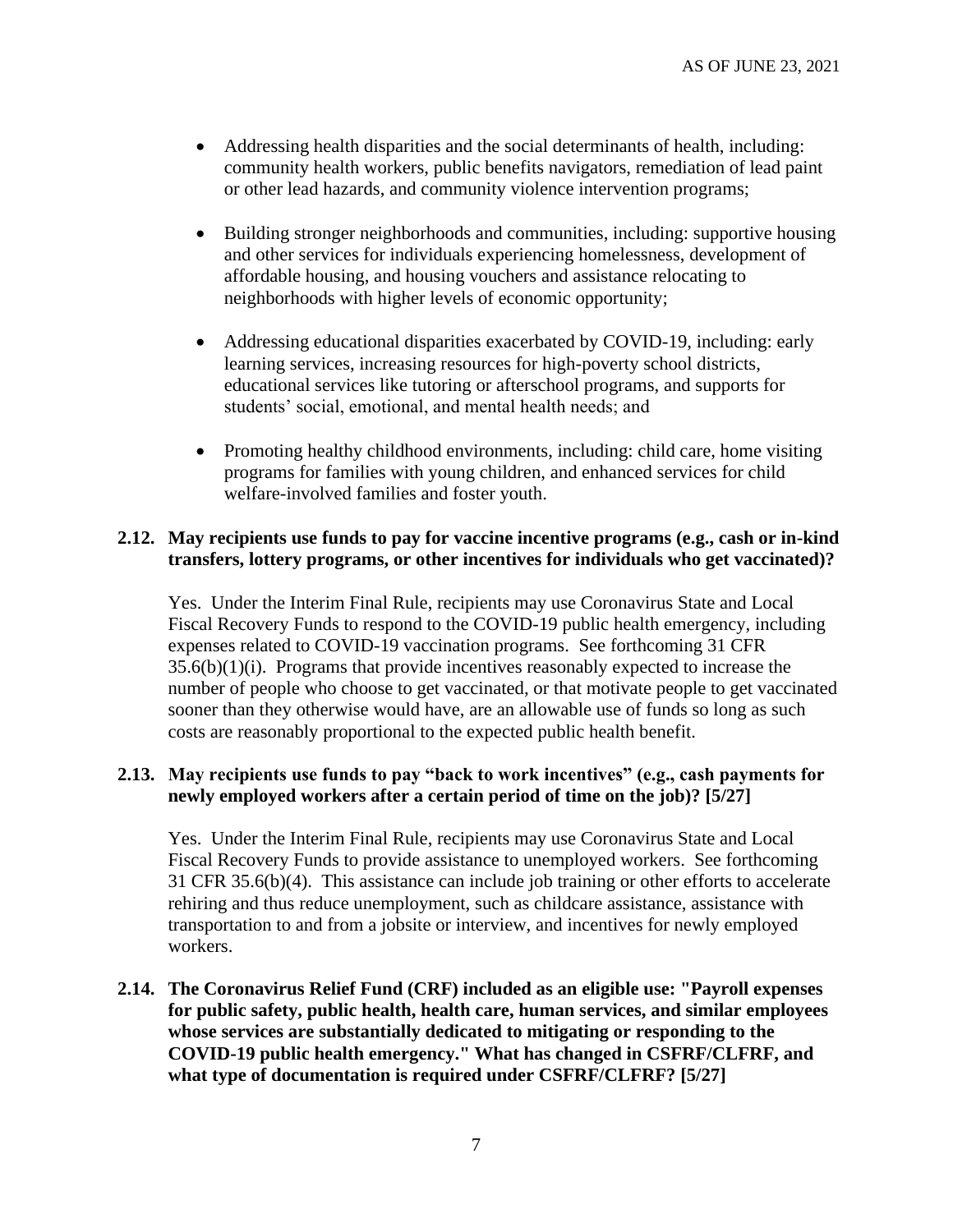Many of the expenses authorized under the Coronavirus Relief Fund are also eligible uses under the CSFRF/CLFRF. However, in the case of payroll expenses for public safety, public health, health care, human services, and similar employees (hereafter, public health and safety staff), the CSFRF/CLFRF does differ from the CRF. This change reflects the differences between the ARPA and CARES Act and recognizes that the response to the COVID-19 public health emergency has changed and will continue to change over time. In particular, funds may be used for payroll and covered benefits expenses for public safety, public health, health care, human services, and similar employees, including first responders, to the extent that the employee's time that is dedicated to responding to the COVID-19 public health emergency.

For administrative convenience, the recipient may consider a public health and safety employee to be entirely devoted to mitigating or responding to the COVID-19 public health emergency, and therefore fully covered, if the employee, or his or her operating unit or division, is primarily dedicated (e.g., more than half of the employee's time is dedicated) to responding to the COVID-19 public health emergency.

Recipients may use presumptions for assessing whether an employee, division, or operating unit is primarily dedicated to COVID-19 response. The recipient should maintain records to support its assessment, such as payroll records, attestations from supervisors or staff, or regular work product or correspondence demonstrating work on the COVID-19 response. Recipients need not routinely track staff hours. Recipients should periodically reassess their determinations.

### <span id="page-7-0"></span>**2.15. What staff are included in "public safety, public health, health care, human services, and similar employees"? Would this include, for example, 911 operators, morgue staff, medical examiner staff, or EMS staff? [5/27]**

As discussed in the Interim Final Rule, funds may be used for payroll and covered benefits expenses for public safety, public health, health care, human services, and similar employees, for the portion of the employee's time that is dedicated to responding to the COVID-19 public health emergency.

Public safety employees would include police officers (including state police officers), sheriffs and deputy sheriffs, firefighters, emergency medical responders, correctional and detention officers, and those who directly support such employees such as dispatchers and supervisory personnel. Public health employees would include employees involved in providing medical and other health services to patients and supervisory personnel, including medical staff assigned to schools, prisons, and other such institutions, and other support services essential for patient care (e.g., laboratory technicians, medical examiner or morgue staff) as well as employees of public health departments directly engaged in matters related to public health and related supervisory personnel. Human services staff include employees providing or administering social services; public benefits; child welfare services; and child, elder, or family care, as well as others.

## <span id="page-7-1"></span>**2.16. May recipients use funds to establish a public jobs program? [6/8]**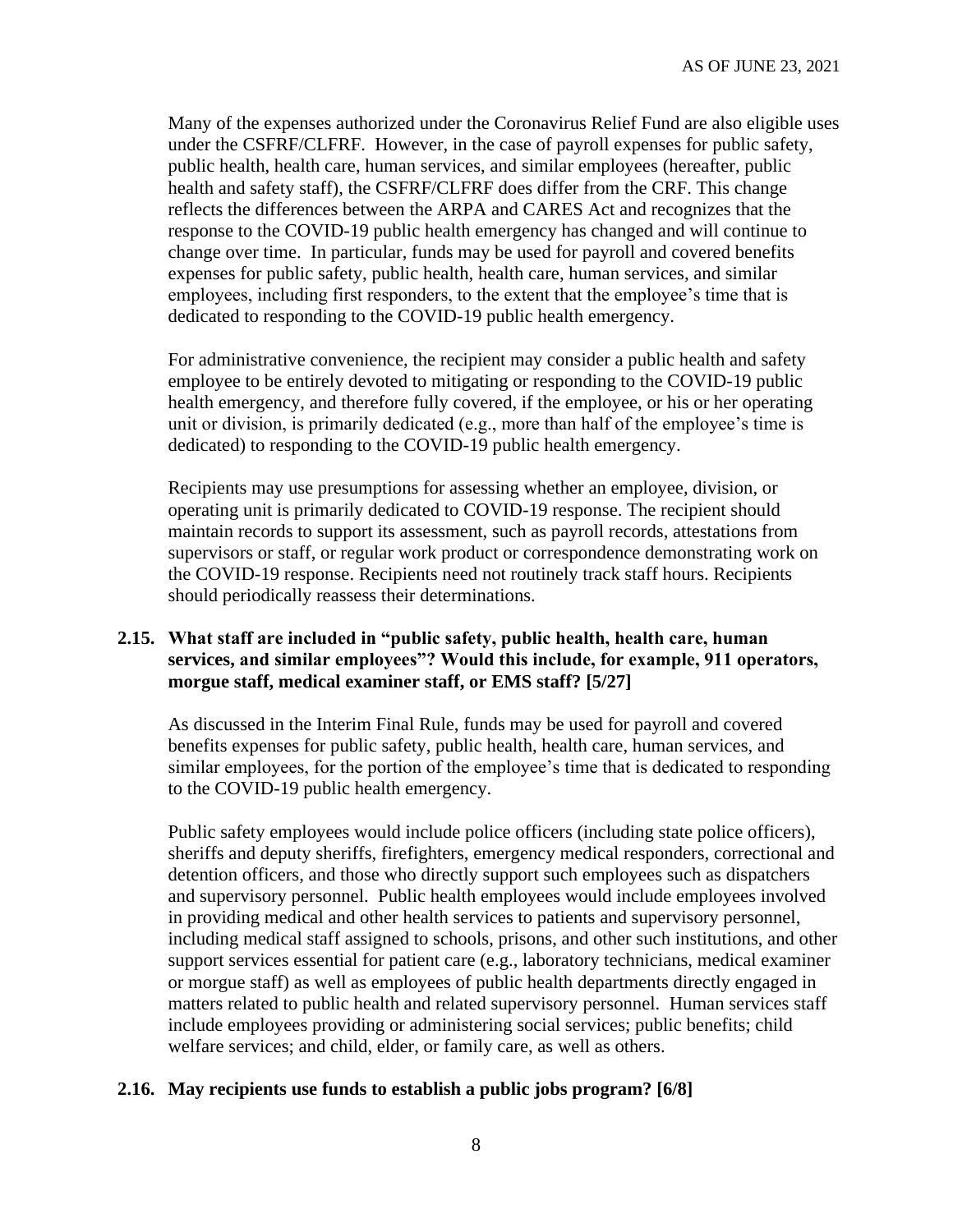Yes. The Interim Final Rule permits a broad range of services to unemployed or underemployed workers and other individuals that suffered negative economic impacts from the pandemic. That can include public jobs programs, subsidized employment, combined education and on-the-job training programs, or job training to accelerate rehiring or address negative economic or public health impacts experienced due to a worker's occupation or level of training. The broad range of permitted services can also include other employment supports, such as childcare assistance or assistance with transportation to and from a jobsite or interview.

The Interim Final Rule includes as an eligible use re-hiring public sector staff up to the government's level of pre-pandemic employment. "Public sector staff" would not include individuals participating in a job training or subsidized employment program administered by the recipient.

### <span id="page-8-0"></span>**2.17. The Interim Final Rule states that "assistance or aid to individuals or businesses that did not experience a negative economic impact from the public health emergency would not be an eligible use under this category." Are recipients required to demonstrate that each individual or business experienced a negative economic impact for that individual or business to receive assistance? [6/23]**

Not necessarily. The Interim Final Rule allows recipients to demonstrate a negative economic impact on a population or group and to provide assistance to households or businesses that fall within that population or group. In such cases, the recipient need only demonstrate that the household or business is within the population or group that experienced a negative economic impact.

For assistance to households, the Interim Final Rule states, "In assessing whether a household or population experienced economic harm as a result of the pandemic, a recipient may presume that a household or population that experienced unemployment or increased food or housing insecurity or is low- or moderate-income experienced negative economic impacts resulting from the pandemic." This would allow, for example, an internet access assistance program for all low- or moderate-income households, but would not require the recipient to demonstrate or document that each individual low- or moderate income household experienced a negative economic impact from the COVID-19 public health emergency apart from being low- or -moderate income.

For assistance to small businesses, the Interim Final Rule states that assistance may be provided to small businesses, including loans, grants, in-kind assistance, technical assistance or other services, to respond to the negative economic impacts of the COVID-19 public health emergency. In providing assistance to small businesses, recipients must design a program that responds to the negative economic impacts of the COVID-19 public health emergency, including by identifying how the program addresses the identified need or impact faced by small businesses. This can include assistance to adopt safer operating procedures, weather periods of closure, or mitigate financial hardship resulting from the COVID-19 public health emergency.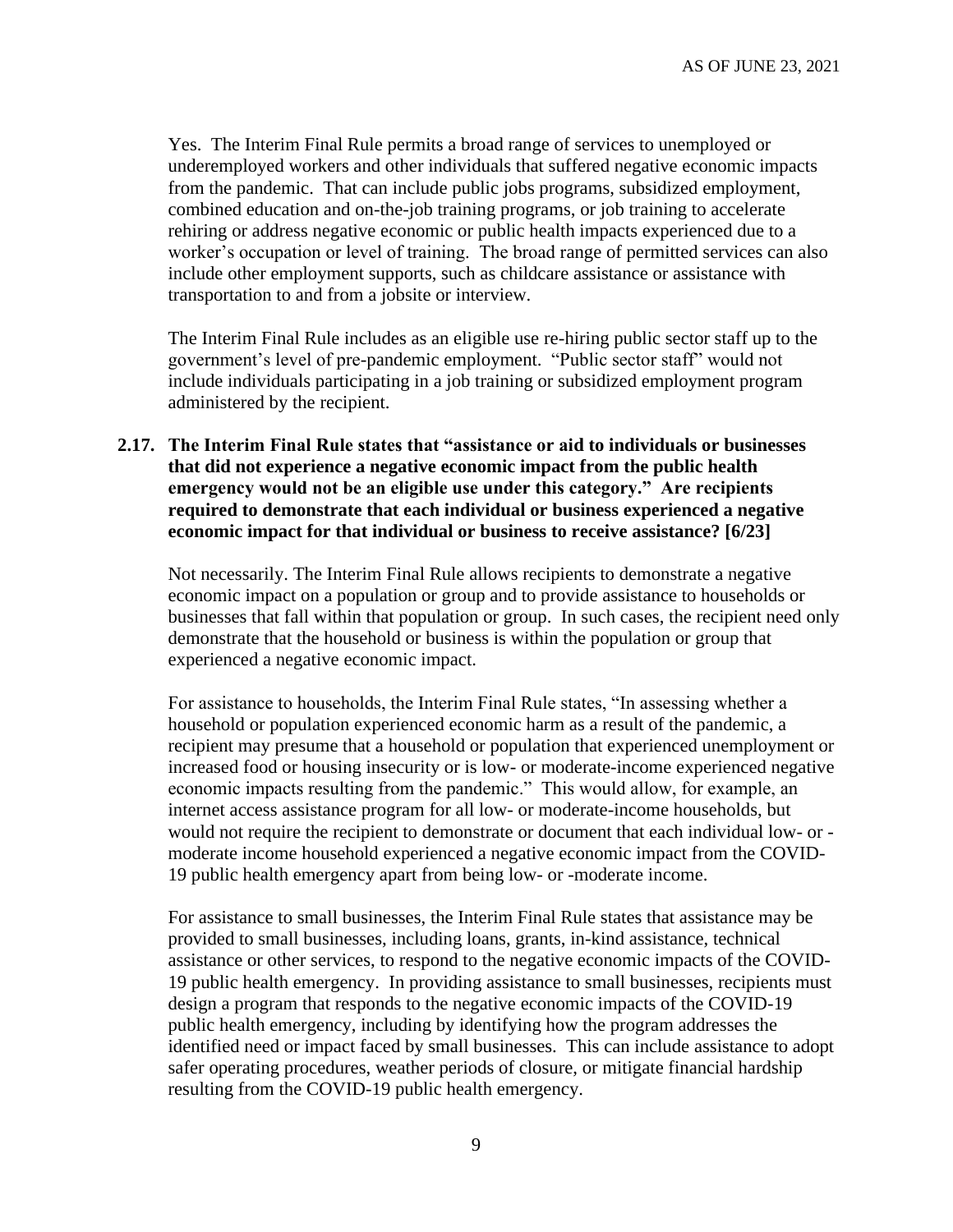As part of program design and to ensure that the program responds to the identified need, recipients may consider additional criteria to target assistance to businesses in need, including to small businesses. Assistance may be targeted to businesses facing financial insecurity, with substantial declines in gross receipts (e.g., comparable to measures used to assess eligibility for the Paycheck Protection Program), or facing other economic harm due to the pandemic, as well as businesses with less capacity to weather financial hardship, such as the smallest businesses, those with less access to credit, or those serving disadvantaged communities. For example, a recipient could find based on local data or research that the smallest businesses faced sharply increased risk of bankruptcy and develop a program to respond; such a program would only need to document a population or group-level negative economic impact, and eligibility criteria to limit access to the program to that population or group (in this case, the smallest businesses).

In addition, recognizing the disproportionate impact of the pandemic on disadvantaged communities, the Interim Final Rule also identifies a set of services that are presumptively eligible when provided in a Qualified Census Tract (QCT); to families and individuals living in QCTs; to other populations, households, or geographic areas identified by the recipient as disproportionately impacted by the pandemic; or when these services are provided by Tribal governments. For more information on the set of presumptively eligible services, see the Interim Final Rule section on *Building Stronger Communities through Investments in Housing and Neighborhoods* and FAQ 2.11.

### <span id="page-9-0"></span>**2.18. Would investments in improving outdoor spaces (e.g. parks) be an eligible use of funds as a response to the public health emergency and/or its negative economic impacts? [6/23]**

There are multiple ways that investments in improving outdoor spaces could qualify as eligible uses; several are highlighted below, though there may be other ways that a specific investment in outdoor spaces would meet eligible use criteria.

First, in recognition of the disproportionate negative economic impacts on certain communities and populations, the Interim Final Rule identifies certain types of services that are eligible uses when provided in a Qualified Census Tract (QCT), to families and individuals living in QCTs, or when these services are provided by Tribal governments. Recipients may also provide these services to other populations, households, or geographic areas disproportionately impacted by the pandemic.

These programs and services include services designed to build stronger neighborhoods and communities and to address health disparities and the social determinants of health. The Interim Final Rule provides a non-exhaustive list of eligible services to respond to the needs of communities disproportionately impacted by the pandemic, and recipients may identify other uses of funds that do so, consistent with the Rule's framework. For example, investments in parks, public plazas, and other public outdoor recreation spaces may be responsive to the needs of disproportionately impacted communities by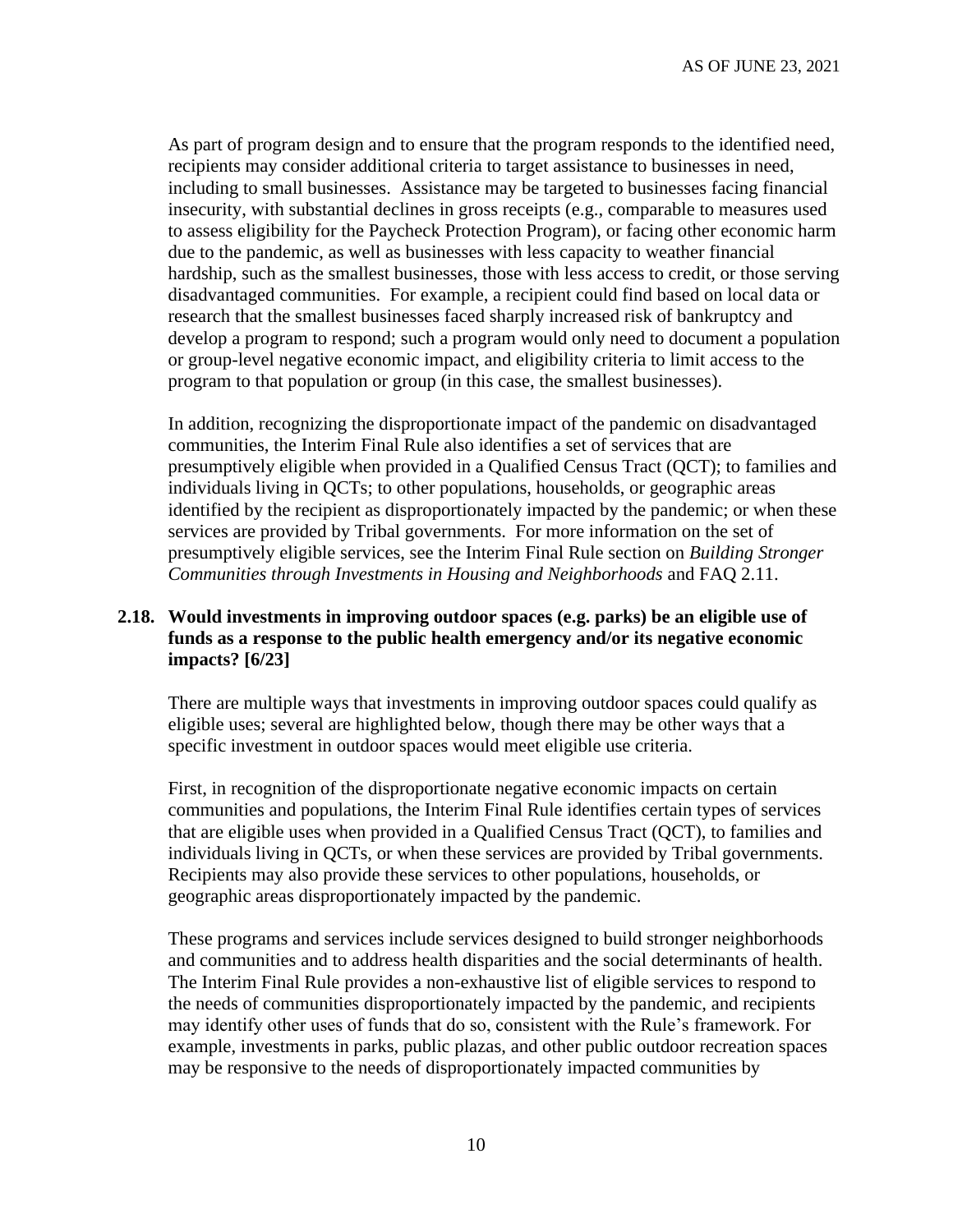promoting healthier living environments and outdoor recreation and socialization to mitigate the spread of COVID-19.

Second, recipients may provide assistance to small businesses in all communities. Assistance to small businesses could include support to enhance outdoor spaces for COVID-19 mitigation (e.g., restaurant patios) or to improve the built environment of the neighborhood (e.g., façade improvements).

Third, many governments saw significantly increased use of parks during the pandemic that resulted in damage or increased maintenance needs. The Interim Final Rule recognizes that "decrease[s to] a state or local government's ability to effectively administer services" can constitute a negative economic impact of the pandemic.

### <span id="page-10-0"></span>**2.19. Would expenses to address a COVID-related backlog in court cases be an eligible use of funds as a response to the public health emergency? [6/23]**

The Interim Final Rule recognizes that "decrease<sup>[s to]</sup> a state or local government's ability to effectively administer services," such as cuts to public sector staffing levels, can constitute a negative economic impact of the pandemic. During the COVID-19 public health emergency, many courts were unable to operate safely during the pandemic and, as a result, now face significant backlogs. Court backlogs resulting from inability of courts to safely operate during the COVID-19 pandemic decreased the government's ability to administer services. Therefore, steps to reduce these backlogs, such as implementing COVID-19 safety measures to facilitate court operations, hiring additional court staff or attorneys to increase speed of case resolution, and other expenses to expedite case resolution are eligible uses.

#### <span id="page-10-1"></span>**2.20. Can funds be used to assist small business startups as a response to the negative economic impact of COVID-19? [6/23]**

As discussed in the Interim Final Rule, recipients may provide assistance to small businesses that responds to the negative economic impacts of COVID-19. The Interim Final Rule provides a non-exclusive list of potential assistance mechanisms, as well as considerations for ensuring that such assistance is responsive to the negative economic impacts of COVID-19.

Treasury acknowledges a range of potential circumstances in which assisting small business startups could be responsive to the negative economic impacts of COVID-19, including for small businesses and individuals seeking to start small businesses after the start of the COVID-19 public health emergency. For example:

- A recipient could assist small business startups with additional costs associated with COVID-19 mitigation tactics (e.g., barriers or partitions; enhanced cleaning; or physical plant changes to enable greater use of outdoor space).
- A recipient could identify and respond to a negative economic impact of COVID-19 on new small business startups; for example, if it could be shown that small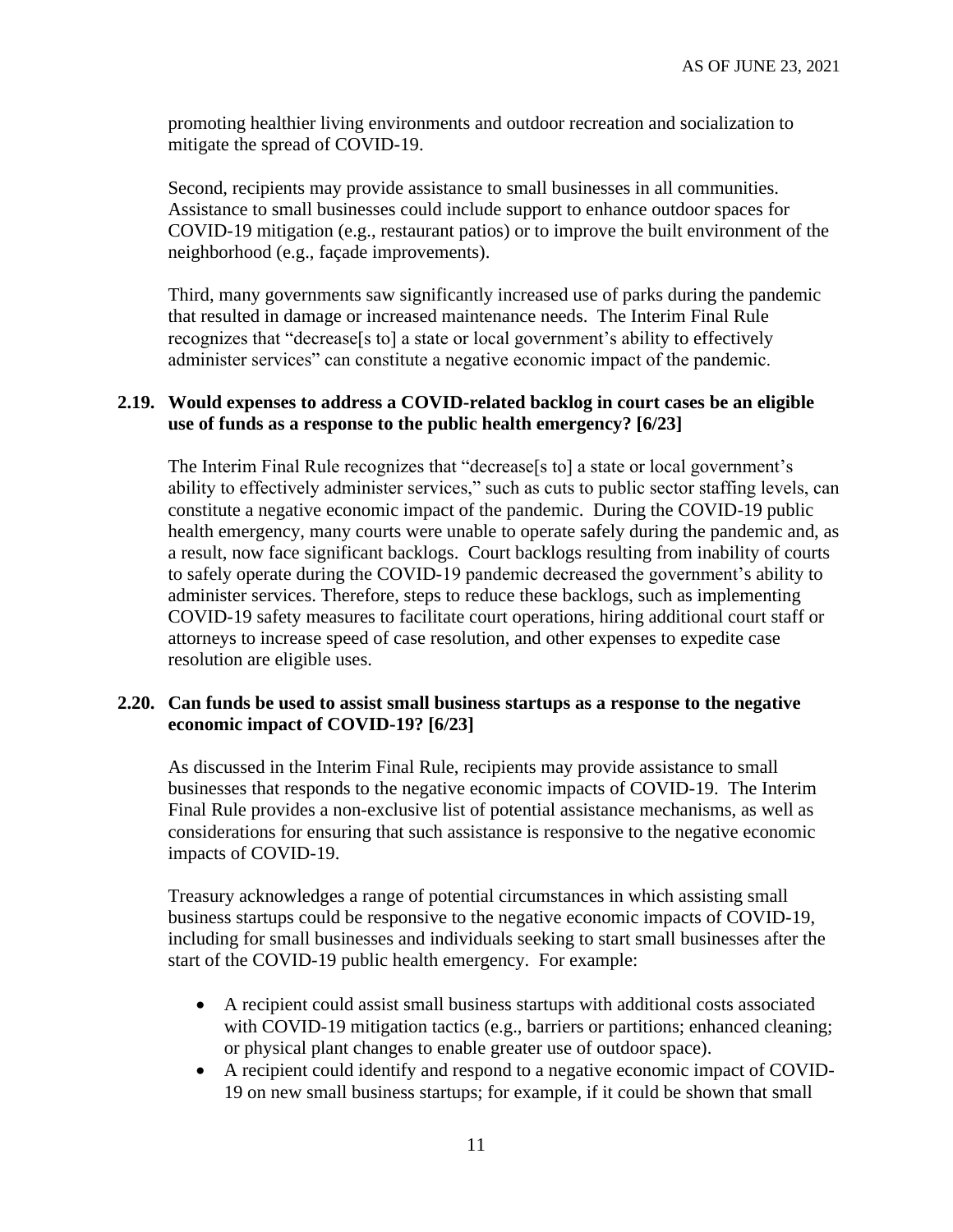business startups in a locality were facing greater difficult accessing credit than prior to the pandemic, faced increased costs to starting the business due to the pandemic, or that the small business had lost expected startup capital due to the pandemic.

• The Interim Final Rule also discusses eligible uses that provide support for individuals who have experienced a negative economic impact from the COVID-19 public health emergency, including uses that provide job training for unemployed individuals. These initiatives also may support small business startups and individuals seeking to start small businesses.

### **3. Eligible Uses – Revenue Loss**

#### <span id="page-11-0"></span>**3.1. How is revenue defined for the purpose of this provision? [\[appendix](#page-34-0) added 6/23]**

The Interim Final Rule adopts a definition of "General Revenue" that is based on, but not identical, to the Census Bureau's concept of "General Revenue from Own Sources" in the Annual Survey of State and Local Government Finances.

General Revenue includes revenue from taxes, current charges, and miscellaneous general revenue. It excludes refunds and other correcting transactions, proceeds from issuance of debt or the sale of investments, agency or private trust transactions, and revenue generated by utilities and insurance trusts. General revenue also includes intergovernmental transfers between state and local governments, but excludes intergovernmental transfers from the Federal government, including Federal transfers made via a state to a locality pursuant to the CRF or the Fiscal Recovery Funds.

Tribal governments may include all revenue from Tribal enterprises and gaming operations in the definition of General Revenue.

Please see the [appendix](#page-34-0) for a diagram of the Interim Final Rule's definition of General Revenue within the Census Bureau's revenue classification structure.

#### **3.2. Will revenue be calculated on an entity-wide basis or on a source-by-source basis (e.g. property tax, income tax, sales tax, etc.)?**

Recipients should calculate revenue on an entity-wide basis. This approach minimizes the administrative burden for recipients, provides for greater consistency across recipients, and presents a more accurate representation of the net impact of the COVID- 19 public health emergency on a recipient's revenue, rather than relying on financial reporting prepared by each recipient, which vary in methodology used and which generally aggregates revenue by purpose rather than by source.

#### **3.3. Does the definition of revenue include outside concessions that contract with a state or local government?**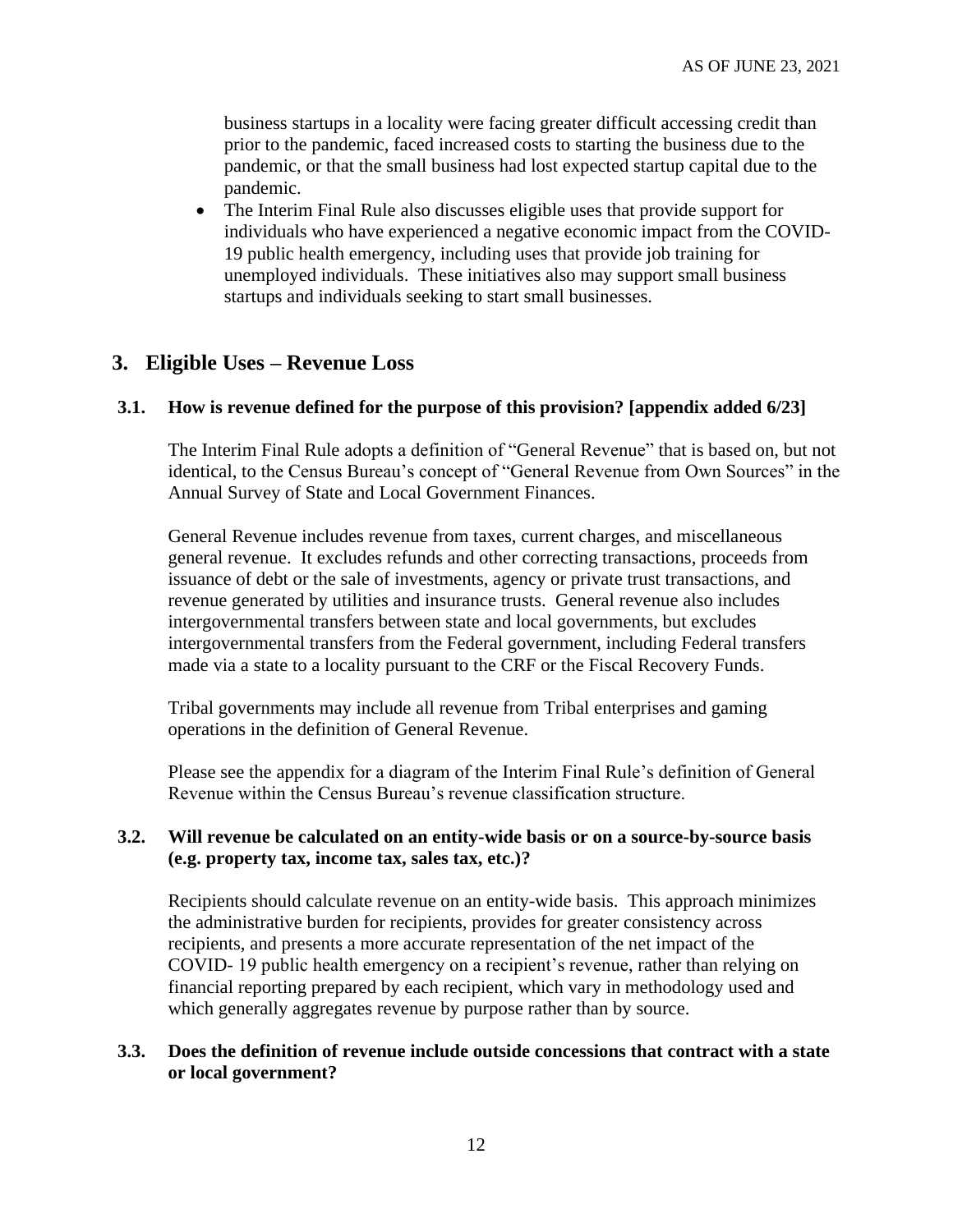Recipients should classify revenue sources as they would if responding to the U.S. Census Bureau's Annual Survey of State and Local Government Finances. According to the Census Bureau's [Government Finance and Employment Classification manual,](https://www2.census.gov/govs/pubs/classification/2006_classification_manual.pdf) the following is an example of current charges that would be included in a state or local government's general revenue from own sources: "Gross revenue of facilities operated by a government (swimming pools, recreational marinas and piers, golf courses, skating rinks, museums, zoos, etc.); auxiliary facilities in public recreation areas (camping areas, refreshment stands, gift shops, etc.); lease or use fees from stadiums, auditoriums, and community and convention centers; and rentals from concessions at such facilities."

#### **3.4. What is the time period for estimating revenue loss? Will revenue losses experienced prior to the passage of the Act be considered?**

Recipients are permitted to calculate the extent of reduction in revenue as of four points in time: December 31, 2020; December 31, 2021; December 31, 2022; and December 31, 2023. This approach recognizes that some recipients may experience lagged effects of the pandemic on revenues.

Upon receiving Fiscal Recovery Fund payments, recipients may immediately calculate revenue loss for the period ending December 31, 2020.

### **3.5. What is the formula for calculating the reduction in revenue?**

A reduction in a recipient's General Revenue equals:

Max {[Base Year Revenue\* (1+Growth Adjustment) $\frac{(n_t)}{(12)}$ ] - Actual General Revenue<sub>t</sub>; 0}

Where:

*Base Year Revenue* is General Revenue collected in the most recent full fiscal year prior to the COVD-19 public health emergency.

*Growth Adjustment* is equal to the greater of 4.1 percent (or 0.041) and the recipient's average annual revenue growth over the three full fiscal years prior to the COVID-19 public health emergency.

*n* equals the number of months elapsed from the end of the base year to the calculation date.

*Actual General Revenue* is a recipient's actual general revenue collected during 12-month period ending on each calculation date.

Subscript *t* denotes the calculation date.

### **3.6. Are recipients expected to demonstrate that reduction in revenue is due to the COVID-19 public health emergency?**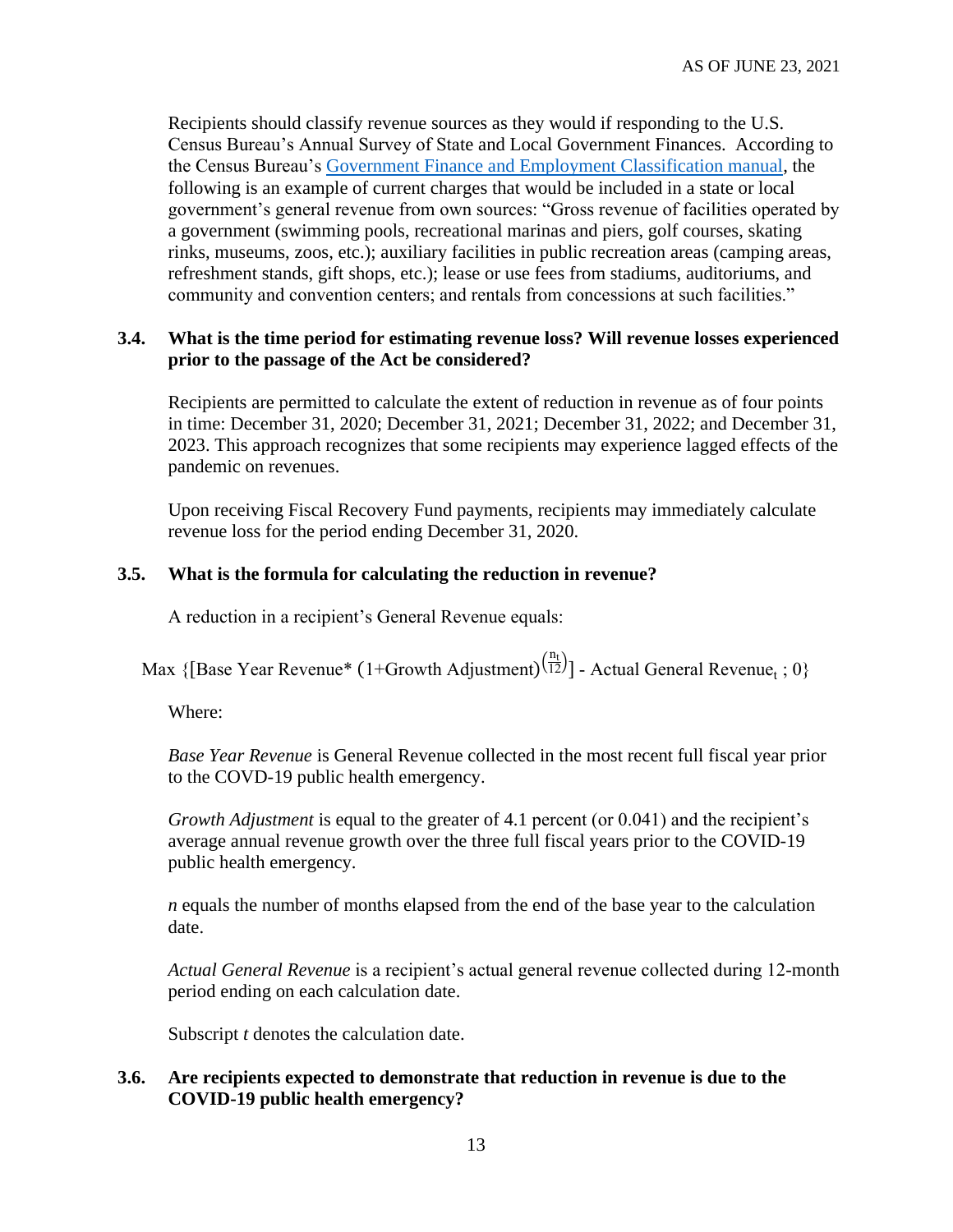In the Interim Final Rule, any diminution in actual revenue calculated using the formula above would be presumed to have been "due to" the COVID-19 public health emergency. This presumption is made for administrative ease and in recognition of the broad-based economic damage that the pandemic has wrought.

### **3.7. May recipients use pre-pandemic projections as a basis to estimate the reduction in revenue?**

No. Treasury is disallowing the use of projections to ensure consistency and comparability across recipients and to streamline verification. However, in estimating the revenue shortfall using the formula above, recipients may incorporate their average annual revenue growth rate in the three full fiscal years prior to the public health emergency.

#### <span id="page-13-1"></span>**3.8. Once a recipient has identified a reduction in revenue, are there any restrictions on how recipients use funds up to the amount of the reduction?**

The Interim Final Rule gives recipients broad latitude to use funds for the provision of government services to the extent of reduction in revenue. Government services can include, but are not limited to, maintenance of infrastructure or pay-go spending for building new infrastructure, including roads; modernization of cybersecurity, including hardware, software, and protection of critical infrastructure; health services; environmental remediation; school or educational services; and the provision of police, fire, and other public safety services.

However, paying interest or principal on outstanding debt, replenishing rainy day or other reserve funds, or paying settlements or judgments would not be considered provision of a government service, since these uses of funds do not entail direct provision of services to citizens. This restriction on paying interest or principal on any outstanding debt instrument, includes, for example, short-term revenue or tax anticipation notes, or paying fees or issuance costs associated with the issuance of new debt. In addition, the overarching restrictions on all program funds (e.g., restriction on pension deposits, restriction on using funds for non-federal match where barred by regulation or statute) would apply.

### <span id="page-13-0"></span>**3.9. How do I know if a certain type of revenue should be counted for the purpose of computing revenue loss? [5/27]**

As discussed in FAQ [#3.1,](#page-11-0) the Interim Final Rule adopts a definition of "General Revenue" that is based on, but not identical, to the Census Bureau's concept of "General Revenue from Own Sources" in the Annual Survey of State and Local Government Finances.

Recipients should refer to the definition of "General Revenue" included in the Interim Final Rule. See forthcoming 31 CFR 35.3. If a recipient is unsure whether a particular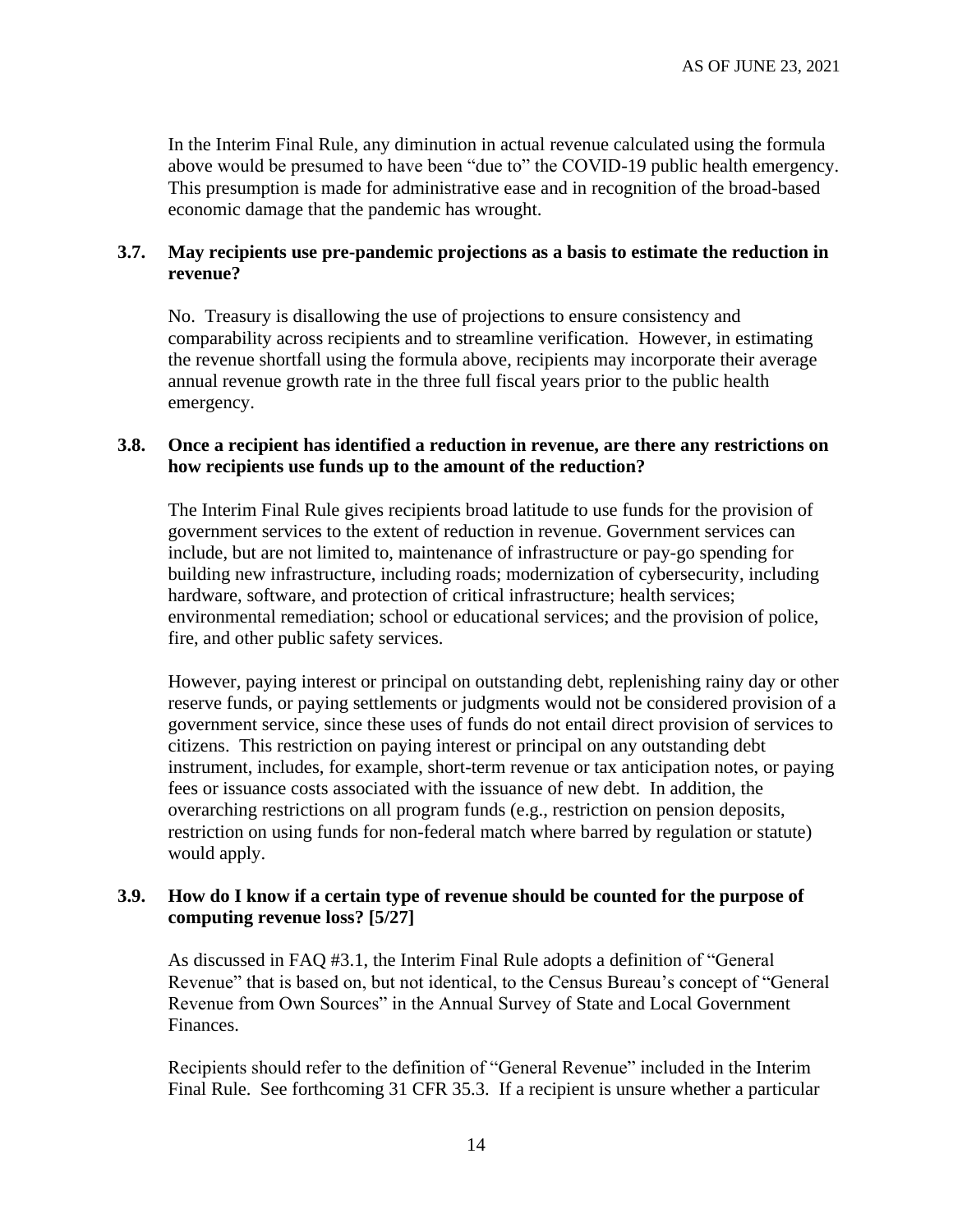revenue source is included in the Interim Final Rule's definition of "General Revenue," the recipient may consider the classification and instructions used to complete the Census Bureau's Annual Survey.

For example, parking fees would be classified as a Current Charge for the purpose of the Census Bureau's Annual Survey, and the Interim Final Rule's concept of "General Revenue" includes all Current Charges. Therefore, parking fees would be included in the Interim Final Rule's concept of "General Revenue."

The Census Bureau's Government Finance and Employment Classification manual is available [here.](https://www2.census.gov/govs/pubs/classification/2006_classification_manual.pdf.)

#### <span id="page-14-0"></span>**3.10. In calculating revenue loss, are recipients required to use audited financials? [6/8]**

Where audited data is not available, recipients are not required to obtain audited data. Treasury expects all information submitted to be complete and accurate. See 31 CFR  $35.4(c)$ .

#### <span id="page-14-1"></span>**3.11. In calculating revenue loss, should recipients use their own data, or Census data? [6/8]**

Recipients should use their own data sources to calculate general revenue, and do not need to rely on published revenue data from the Census Bureau. Treasury acknowledges that due to differences in timing, data sources, and definitions, recipients' self-reported general revenue figures may differ somewhat from those published by the Census Bureau.

#### <span id="page-14-2"></span>**3.12. Should recipients calculate revenue loss on a cash basis or an accrual basis? [6/8]**

Recipients may provide data on a cash, accrual, or modified accrual basis, provided that recipients are consistent in their choice of methodology throughout the covered period and until reporting is no longer required.

### <span id="page-14-3"></span>**3.13. In identifying intergovernmental revenue for the purpose of calculating General Revenue, should recipients exclude all federal funding, or just federal funding related to the COVID-19 response? How should local governments treat federal funds that are passed through states or other entities, or federal funds that are intermingled with other funds? [6/23]**

In calculating General Revenue, recipients should exclude all intergovernmental transfers from the federal government. This includes, but is not limited to, federal transfers made via a state to a locality pursuant to the Coronavirus Relief Fund or Fiscal Recovery Funds. To the extent federal funds are passed through states or other entities or intermingled with other funds, recipients should attempt to identify and exclude the federal portion of those funds from the calculation of General Revenue on a best-efforts basis.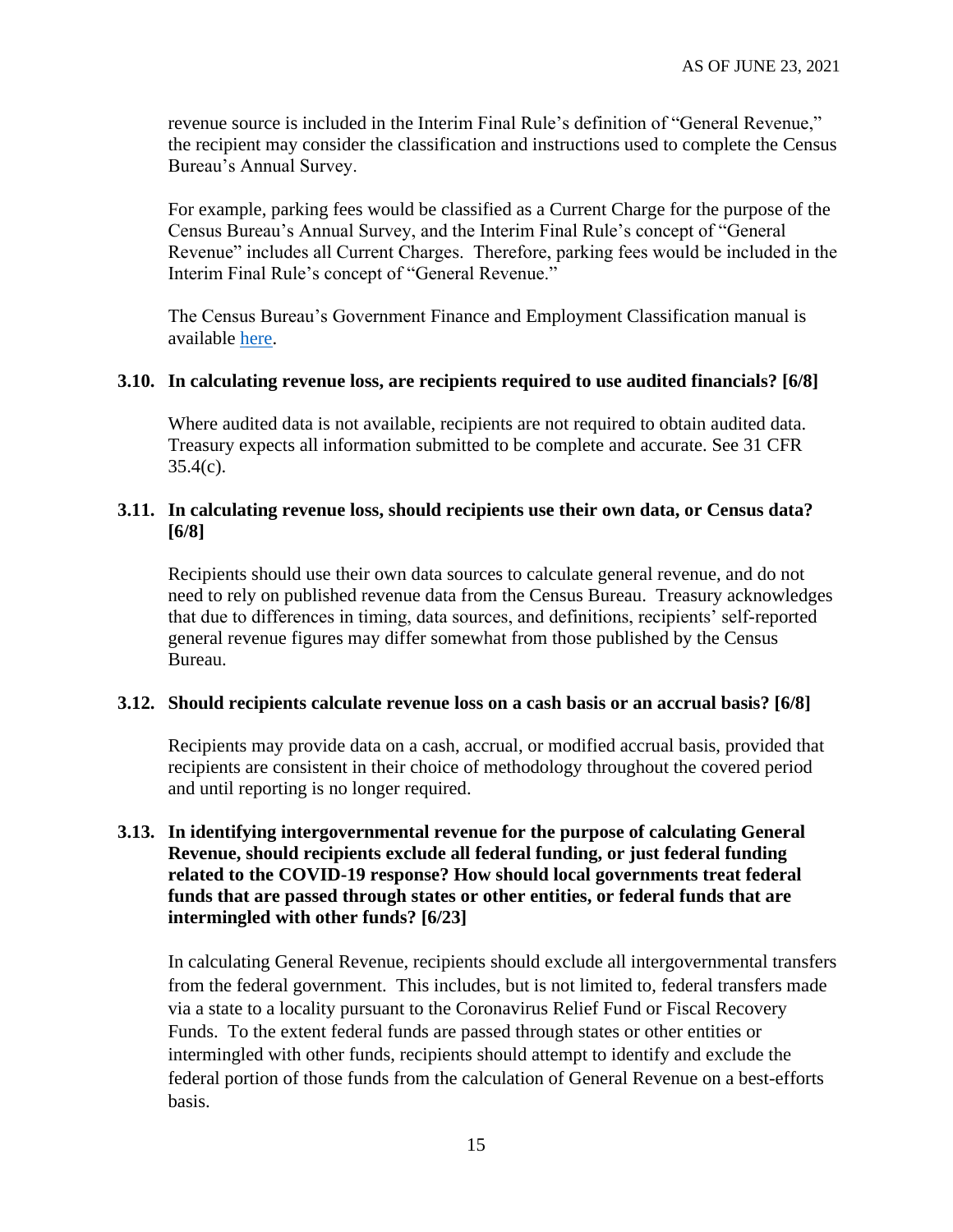## **4. Eligible Uses – General**

#### **4.1. May recipients use funds to replenish a budget stabilization fund, rainy day fund, or similar reserve account?**

No. Funds made available to respond to the public health emergency and its negative economic impacts are intended to help meet pandemic response needs and provide immediate stabilization for households and businesses. Contributions to rainy day funds and similar reserves funds would not address these needs or respond to the COVID-19 public health emergency, but would rather be savings for future spending needs. Similarly, funds made available for the provision of governmental services (to the extent of reduction in revenue) are intended to support direct provision of services to citizens. Contributions to rainy day funds are not considered provision of government services, since such expenses do not directly relate to the provision of government services.

#### **4.2. May recipients use funds to invest in infrastructure other than water, sewer, and broadband projects (e.g. roads, public facilities)?**

Under  $602(c)(1)(C)$  or  $603(c)(1)(C)$ , recipients may use funds for maintenance of infrastructure or pay-go spending for building of new infrastructure as part of the general provision of government services, to the extent of the estimated reduction in revenue due to the public health emergency.

Under  $602(c)(1)(A)$  or  $603(c)(1)(A)$ , a general infrastructure project typically would not be considered a response to the public health emergency and its negative economic impacts unless the project responds to a specific pandemic-related public health need (e.g., investments in facilities for the delivery of vaccines) or a specific negative economic impact of the pandemic (e.g., affordable housing in a Qualified Census Tract).

#### **4.3. May recipients use funds to pay interest or principal on outstanding debt?**

No. Expenses related to financing, including servicing or redeeming notes, would not address the needs of pandemic response or its negative economic impacts. Such expenses would also not be considered provision of government services, as these financing expenses do not directly provide services or aid to citizens.

This applies to paying interest or principal on any outstanding debt instrument, including, for example, short-term revenue or tax anticipation notes, or paying fees or issuance costs associated with the issuance of new debt.

## **4.4. May recipients use funds to satisfy nonfederal matching requirements under the Stafford Act? May recipients use funds to satisfy nonfederal matching requirements generally?**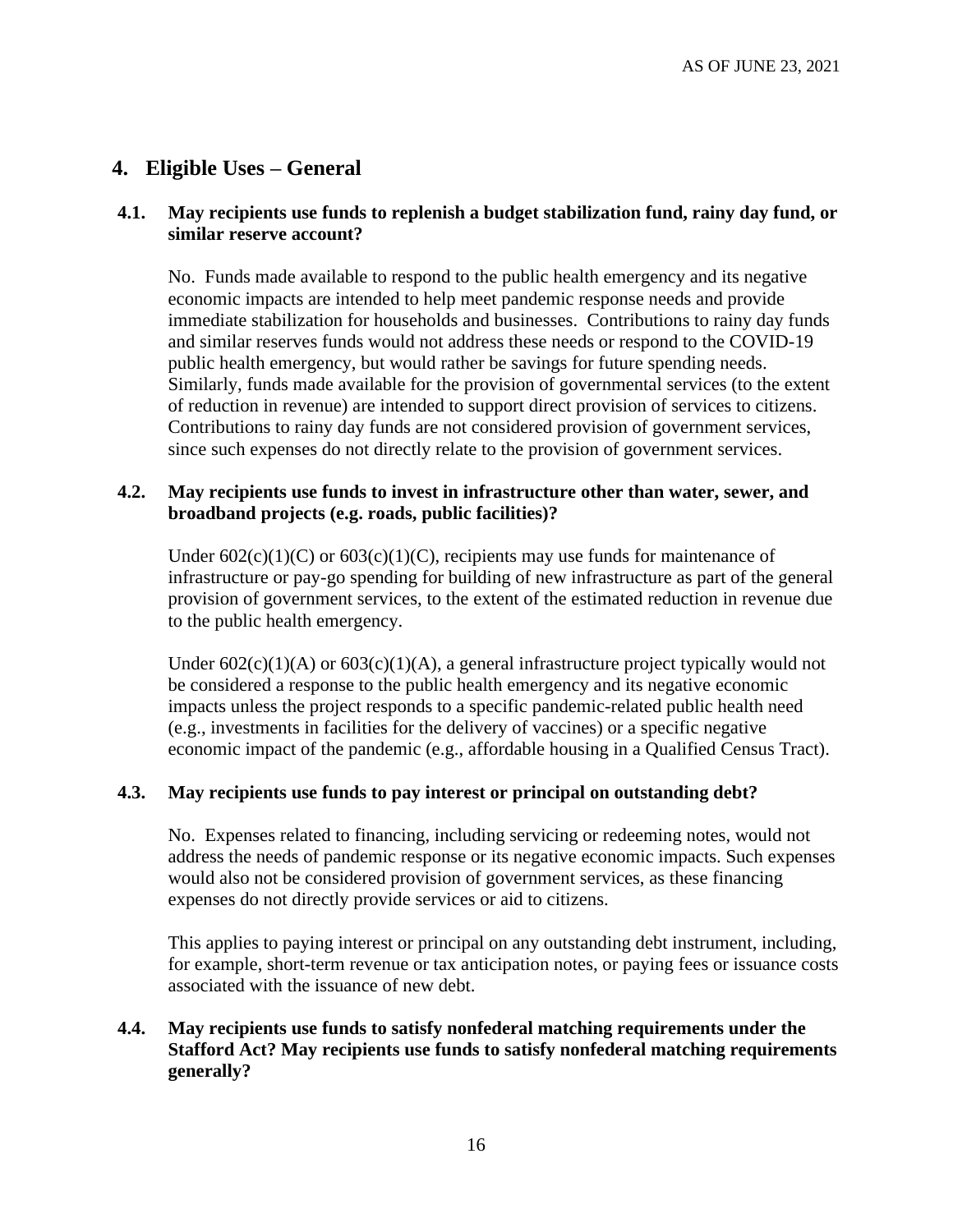Fiscal Recovery Funds are subject to pre-existing limitations in other federal statutes and regulations and may not be used as non-federal match for other Federal programs whose statute or regulations bar the use of Federal funds to meet matching requirements. For example, expenses for the state share of Medicaid are not an eligible use. For information on FEMA programs, please [see here.](https://www.fema.gov/press-release/20210203/fema-statement-100-cost-share)

### <span id="page-16-0"></span>**4.5. Are governments required to submit proposed expenditures to Treasury for approval? [5/27]**

No. Recipients are not required to submit planned expenditures for prior approval by Treasury. Recipients are subject to the requirements and guidelines for eligible uses contained in the Interim Final Rule.

### <span id="page-16-1"></span>**4.6. How do I know if a specific use is eligible? [5/27]**

Fiscal Recovery Funds must be used in one of the four eligible use categories specified in the American Rescue Plan Act and implemented in the Interim Final Rule:

- a) To respond to the public health emergency or its negative economic impacts, including assistance to households, small businesses, and nonprofits, or aid to impacted industries such as tourism, travel, and hospitality;
- b) To respond to workers performing essential work during the COVID-19 public health emergency by providing premium pay to eligible workers;
- c) For the provision of government services to the extent of the reduction in revenue due to the COVID–19 public health emergency relative to revenues collected in the most recent full fiscal year prior to the emergency; and
- d) To make necessary investments in water, sewer, or broadband infrastructure.

Recipients should consult Section II of the Interim Final Rule for additional information on eligible uses. For recipients evaluating potential uses under (a), the Interim Final Rule contains a non-exclusive list of programs or services that may be funded as responding to COVID-19 or the negative economic impacts of the COVID-19 public health emergency, along with considerations for evaluating other potential uses of Fiscal Recovery Funds not explicitly listed. See Section II of the Interim Final Rule for additional discussion.

For recipients evaluating potential uses under (c), the Interim Final Rule gives recipients broad latitude to use funds for the provision of government services to the extent of reduction in revenue. See FAQ [#3.8](#page-13-1) for additional discussion.

For recipients evaluating potential uses under (b) and (d), see Sections [5](#page-20-0) and [6.](#page-21-0)

### <span id="page-16-2"></span>**4.7. Do restrictions on using Coronavirus State and Local Fiscal Recovery Funds to cover costs incurred beginning on March 3, 2021 apply to costs incurred by the**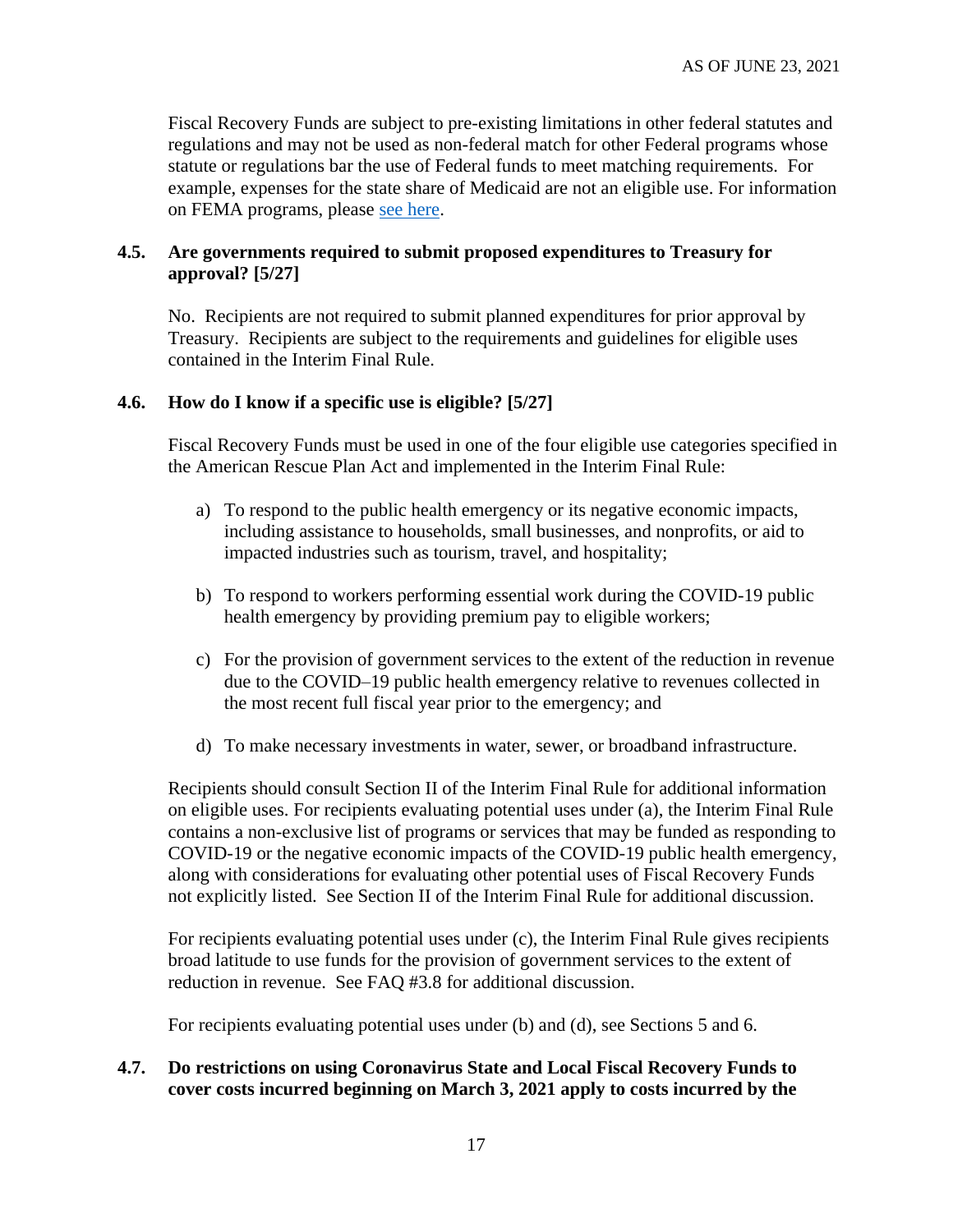#### **recipient (e.g., a State, local, territorial, or Tribal government) or to costs incurred by households, businesses, and individuals benefiting from assistance provided using Coronavirus State and Local Fiscal Recovery Funds? [6/8]**

The Interim Final Rule permits funds to be used to cover costs incurred beginning on March 3, 2021. This limitation applies to costs incurred by the recipient (i.e., the state, local, territorial, or Tribal government receiving funds). However, recipients may use Coronavirus State and Local Fiscal Recovery Funds to provide assistance to households, businesses, and individuals within the eligible use categories described in the Interim Final Rule for economic harms experienced by those households, businesses, and individuals prior to March 3, 2021. For example,

- Public Health/Negative Economic Impacts Recipients may use Coronavirus State and Local Fiscal Recovery Funds to provide assistance to households – such as rent, mortgage, or utility assistance – for economic harms experienced or costs incurred by the household prior to March 3, 2021 (e.g., rental arrears from preceding months), provided that the cost of providing assistance to the household was not incurred by the recipient prior to March 3, 2021.
- Premium Pay Recipients may provide premium pay retrospectively for work performed at any time since the start of the COVID-19 public health emergency. Such premium pay must be "in addition to" wages and remuneration already received and the obligation to provide such pay must not have been incurred by the recipient prior to March 3, 2021.
- Revenue Loss The Interim Final Rule gives recipients broad latitude to use funds for the provision of government services to the extent of reduction in revenue. The calculation of lost revenue begins with the recipient's revenue in the last full fiscal year prior to the COVID-19 public health emergency and includes the 12-month period ending December 31, 2020. However, use of funds for government services must be forward looking for costs incurred by the recipient after March 3, 2021.
- Investments in Water, Sewer, and Broadband Recipients may use Coronavirus State and Local Fiscal Recovery Funds to make necessary investments in water, sewer, and broadband. See FAQ Section [6.](#page-21-0) Recipients may use Coronavirus State and Local Fiscal Recovery Funds to cover costs incurred for eligible projects planned or started prior to March 3, 2021, provided that the project costs covered by the Coronavirus State and Local Fiscal Recovery Funds were incurred after March 3, 2021.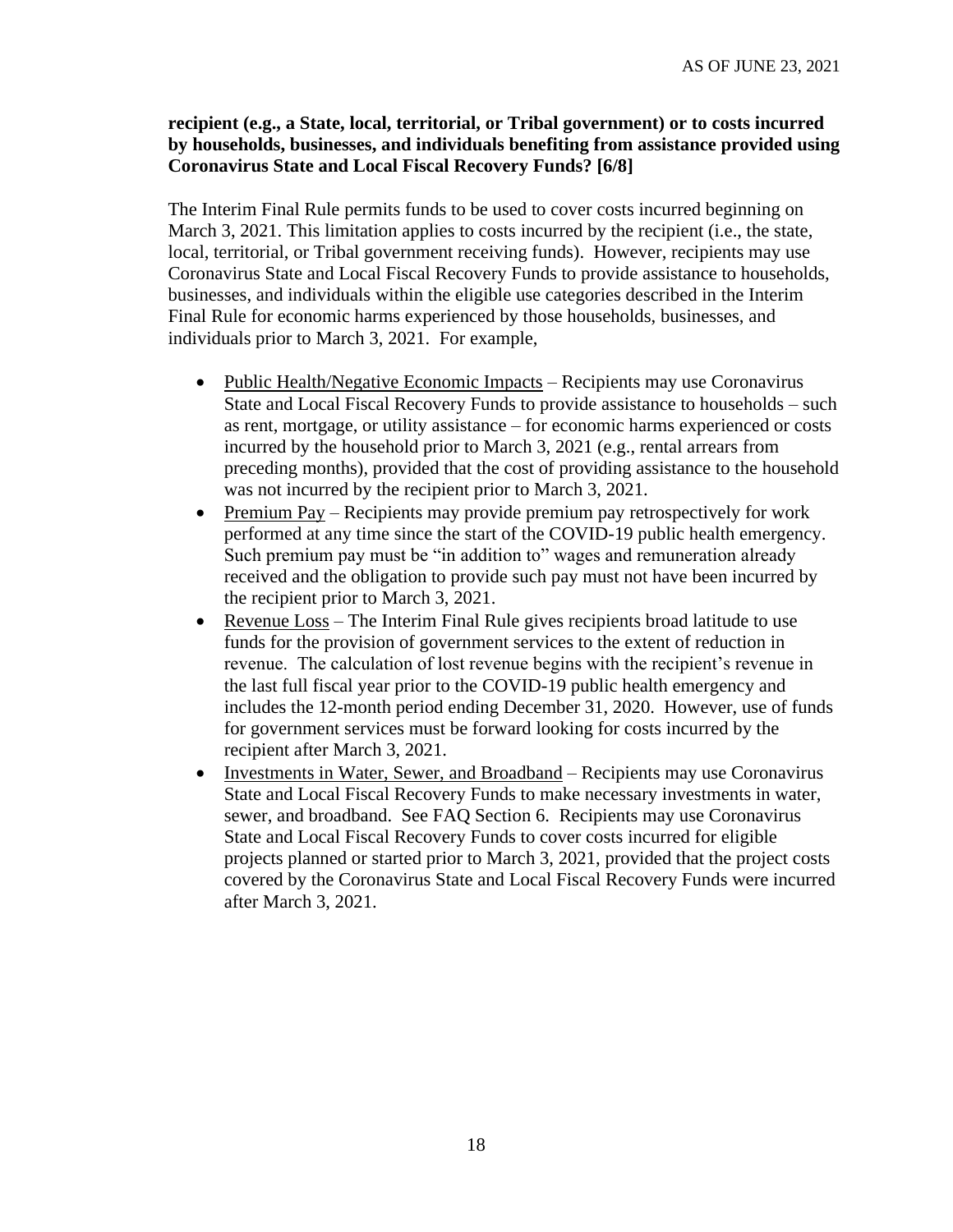#### <span id="page-18-0"></span>**4.8. How can I use CSFRF/CLFRF funds to prevent and respond to crime, and support public safety in my community? [6/23]**

Under Treasury's Interim Final Rule, there are many ways in which the State and Local Fiscal Recovery Funds ("Funds") under the American Rescue Plan Act can support communities working to reduce and respond to increased violence due to the pandemic. Among the eligible uses of the Funds are restoring of public sector staff to their prepandemic levels and responses to the public health crisis and negative economic impacts resulting from the pandemic. The Interim Final Rule provides several ways for recipients to "respond to" this pandemic-related gun violence, ranging from community violence intervention programs to mental health services to hiring of public safety personnel.

Below are some examples of how Fiscal Recovery Funds can be used to address public safety:

- In all communities, recipients may use resources to rehire police officers and other public servants to restore law enforcement and courts to their pre-pandemic levels. Additionally, Funds can be used for expenses to address COVID-related court backlogs, including hiring above pre-pandemic levels, as a response to the public health emergency. See FAQ [2.19.](#page-10-0)
- In communities where an increase in violence or increased difficulty in accessing or providing services to respond to or mitigate the effects of violence, is a result of the pandemic they may use funds to address that harm. This spending may include:
	- o Hiring law enforcement officials even above pre-pandemic levels or paying overtime where the funds are directly focused on advancing community policing strategies in those communities experiencing an increase in gun violence associated with the pandemic
	- o Community Violence Intervention (CVI) programs, including capacity building efforts at CVI programs like funding and training additional intervention workers
	- o Additional enforcement efforts to reduce gun violence exacerbated by the pandemic, including prosecuting gun traffickers, dealers, and other parties contributing to the supply of crime guns, as well as collaborative federal, state, and local efforts to identify and address gun trafficking channels
	- o Investing in technology and equipment to allow law enforcement to more efficiently and effectively respond to the rise in gun violence resulting from the pandemic As discussed in the Interim Final Rule, uses of CSFRF/CLFRF funds that respond to an identified harm must be related and reasonably proportional to the extent and type of harm experienced; uses that bear no relation or are grossly disproportionate to the type or extent of harm experienced would not be eligible uses.
- Recipients may also use funds up to the level of revenue loss for government services, including those outlined above.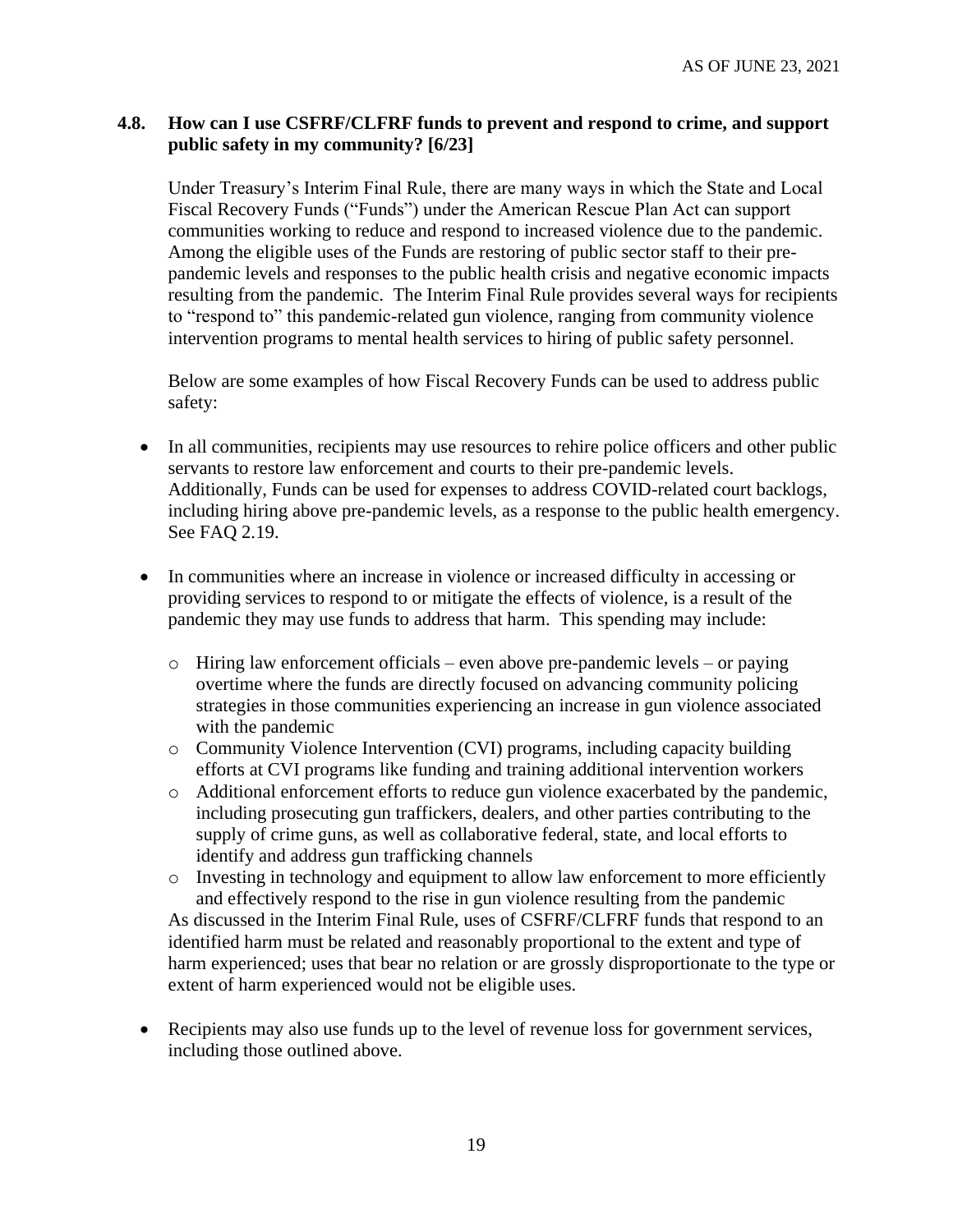Recognizing that the pandemic exacerbated mental health and substance use disorder needs in many communities, eligible public health services include mental health and other behavioral health services, which are a critical component of a holistic public safety approach. This could include:

- Mental health services and substance use disorder services, including for individuals experiencing trauma exacerbated by the pandemic, such as:
	- Community-based mental health and substance use disorder programs that deliver evidence-based psychotherapy, crisis support services, medications for opioid use disorder, and/or recovery support
	- School-based social-emotional support and other mental health services
- Referrals to trauma recovery services for crime victims.

Recipients also may use Funds to respond to the negative economic impacts of the public health emergency, including:

- Assistance programs to households or populations facing negative economic impacts of the public health emergency, including:
	- Assistance to support economic security, including for the victims of crime;
	- Housing assistance, including rent, utilities, and relocation assistance;
	- Assistance with food, including Summer EBT and nutrition programs; and
	- Employment or job training services to address negative economic or public health impacts experienced due to a worker's occupation or level of training.
- Assistance to unemployed workers, including:
	- Subsidized jobs, including for young people. Summer youth employment programs directly address the negative economic impacts of the pandemic on young people and their families and communities;
	- Programs that provide paid training and/or work experience targeted primarily to (1) formerly incarcerated individuals, and/or (2) communities experiencing high levels of violence exacerbated by the pandemic;
	- Programs that provide workforce readiness training, apprenticeship or preapprenticeship opportunities, skills development, placement services, and/or coaching and mentoring; and
	- Associated wraparound services, including for housing, health care, and food.

Recognizing the disproportionate impact of the pandemic on certain communities, a broader range of services are eligible in those communities than would otherwise be available in communities not experiencing a pandemic-related increase in crime or gun violence. These eligible uses aim to address the pandemic's exacerbation of public health and economic disparities and include services to address health and educational disparities, support neighborhoods and affordable housing, and promote healthy childhood environments. The Interim Final Rule provides a non-exhaustive list of eligible services in these categories.

These services automatically qualify as eligible uses when provided in Qualified Census Tracts (QCTs), low-income areas designated by HUD; to families in QCTs; or by Tribal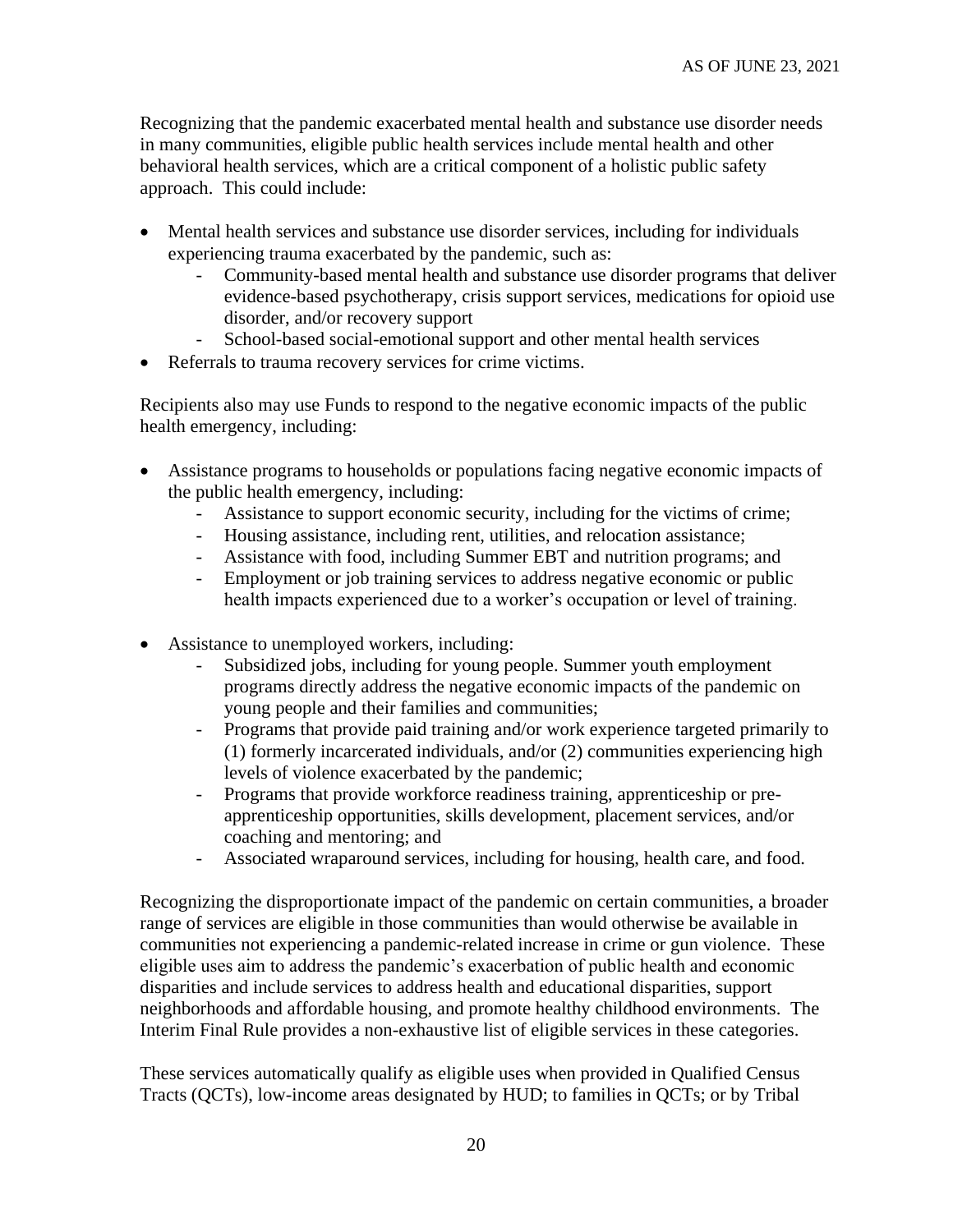governments. Outside of these areas, recipient governments can also identify and serve households, populations, and geographic areas disproportionately impacted by the pandemic.

Services under this category could include:

- Programs or services that address or mitigate the impacts of the COVID-19 public health emergency on education, childhood health and welfare, including:
	- o Summer education and enrichment programs in these communities, which include many communities currently struggling with high levels of violence;
	- o Programs that address learning loss and keep students productively engaged;
	- o Enhanced services for foster youths and home visiting programs; and
	- o Summer camps and recreation.
- Programs or services that provide or facilitate access to health and social services and address health disparities exacerbated by the pandemic. This includes Community Violence Intervention (CVI) programs, such as:
	- o Evidence-based practices like focused deterrence, street outreach, violence interrupters, and hospital-based violence intervention models, complete with wraparound services such as behavioral therapy, trauma recovery, job training, education, housing and relocation services, and financial assistance; and,
	- o Capacity-building efforts at CVI programs like funding more intervention workers; increasing their pay; providing training and professional development for intervention workers; and hiring and training workers to administer the programs.

Please refer to Treasury's Interim Final Rule for additional information.

#### <span id="page-20-0"></span>**5. Eligible Uses – Premium Pay**

#### **5.1. What criteria should recipients use in identifying essential workers to receive premium pay?**

Essential workers are those in critical infrastructure sectors who regularly perform inperson work, interact with others at work, or physically handle items handled by others.

Critical infrastructure sectors include healthcare, education and childcare, transportation, sanitation, grocery and food production, and public health and safety, among others, as provided in the Interim Final Rule. Governments receiving Fiscal Recovery Funds have the discretion to add additional sectors to this list, so long as the sectors are considered critical to protect the health and well-being of residents.

The Interim Final Rule emphasizes the need for recipients to prioritize premium pay for lower income workers. Premium pay that would increase a worker's total pay above 150% of the greater of the state or county average annual wage requires specific justification for how it responds to the needs of these workers.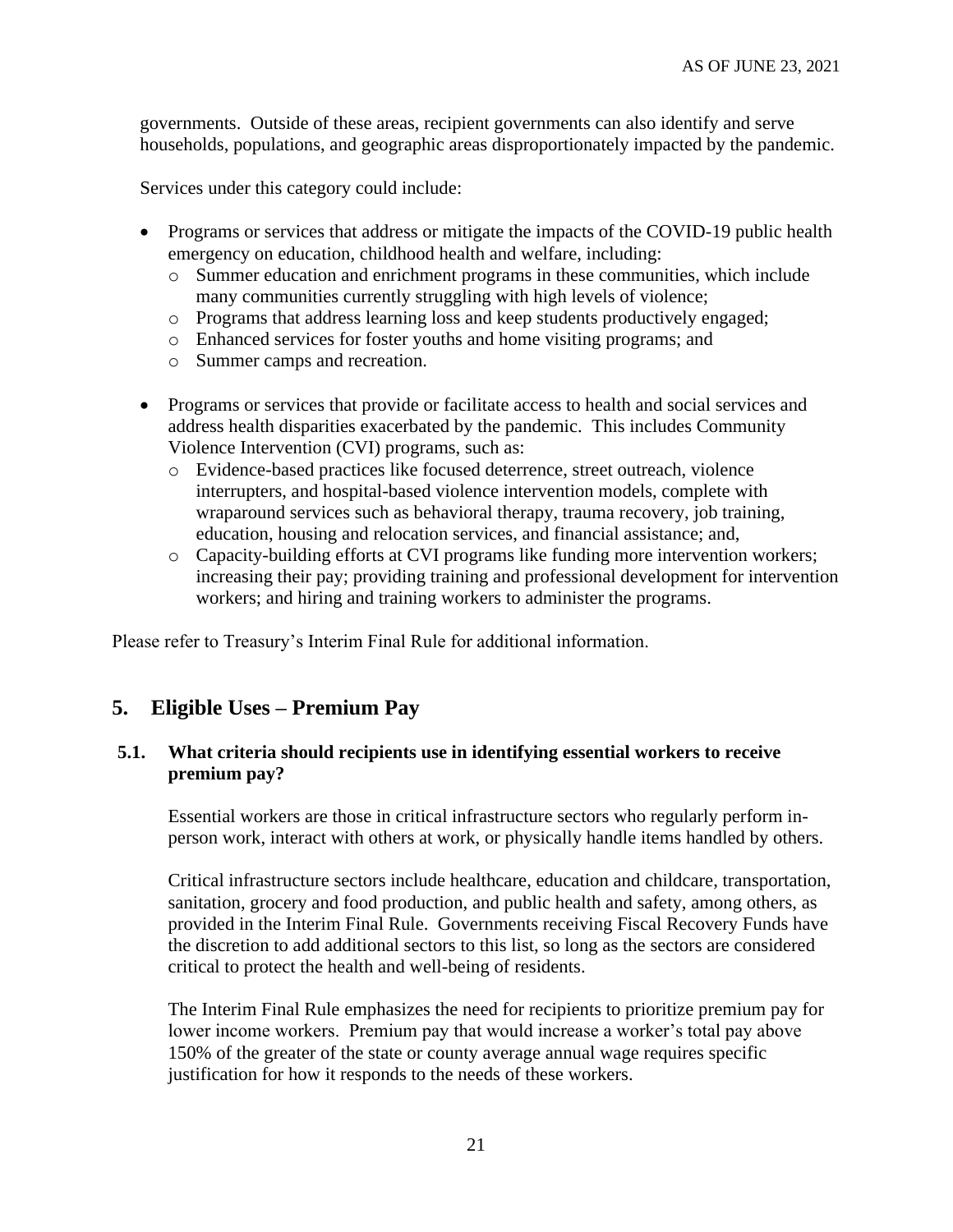#### **5.2. What criteria should recipients use in identifying third-party employers to receive grants for the purpose of providing premium pay to essential workers?**

Any third-party employers of essential workers are eligible. Third-party contractors who employ essential workers in eligible sectors are also eligible for grants to provide premium pay. Selection of third-party employers and contractors who receive grants is at the discretion of recipients.

To ensure any grants respond to the needs of essential workers and are made in a fair and transparent manner, the rule imposes some additional reporting requirements for grants to third-party employers, including the public disclosure of grants provided.

#### **5.3. May recipients provide premium pay retroactively for work already performed?**

Yes. Treasury encourages recipients to consider providing premium pay retroactively for work performed during the pandemic, recognizing that many essential workers have not yet received additional compensation for their service during the pandemic.

## <span id="page-21-0"></span>**6. Eligible Uses – Water, Sewer, and Broadband Infrastructure**

#### **6.1. What types of water and sewer projects are eligible uses of funds?**

The Interim Final Rule generally aligns eligible uses of the Funds with the wide range of types or categories of projects that would be eligible to receive financial assistance through the Environmental Protection Agency's Clean Water State Revolving Fund (CWSRF) or Drinking Water State Revolving Fund (DWSRF).

Under the DWSRF, categories of [eligible projects](https://www.epa.gov/sites/production/files/2019-10/documents/dwsrf_eligibility_handbook_june_13_2017_updated_508_versioni.pdf) include: treatment, transmission and distribution (including lead service line replacement), source rehabilitation and decontamination, storage, consolidation, and new systems development.

Under the CWSRF, categories of [eligible projects](https://www.epa.gov/sites/production/files/2016-07/documents/overview_of_cwsrf_eligibilities_may_2016.pdf) include: construction of publiclyowned treatment works, nonpoint source pollution management, national estuary program projects, decentralized wastewater treatment systems, stormwater systems, water conservation, efficiency, and reuse measures, watershed pilot projects, energy efficiency measures for publicly-owned treatment works, water reuse projects, security measures at publicly-owned treatment works, and technical assistance to ensure compliance with the Clean Water Act.

As mentioned in the Interim Final Rule, eligible projects under the DWSRF and CWSRF support efforts to address climate change, as well as to meet cybersecurity needs to protect water and sewer infrastructure. Given the lifelong impacts of lead exposure for children, and the widespread nature of lead service lines, Treasury also encourages recipients to consider projects to replace lead service lines.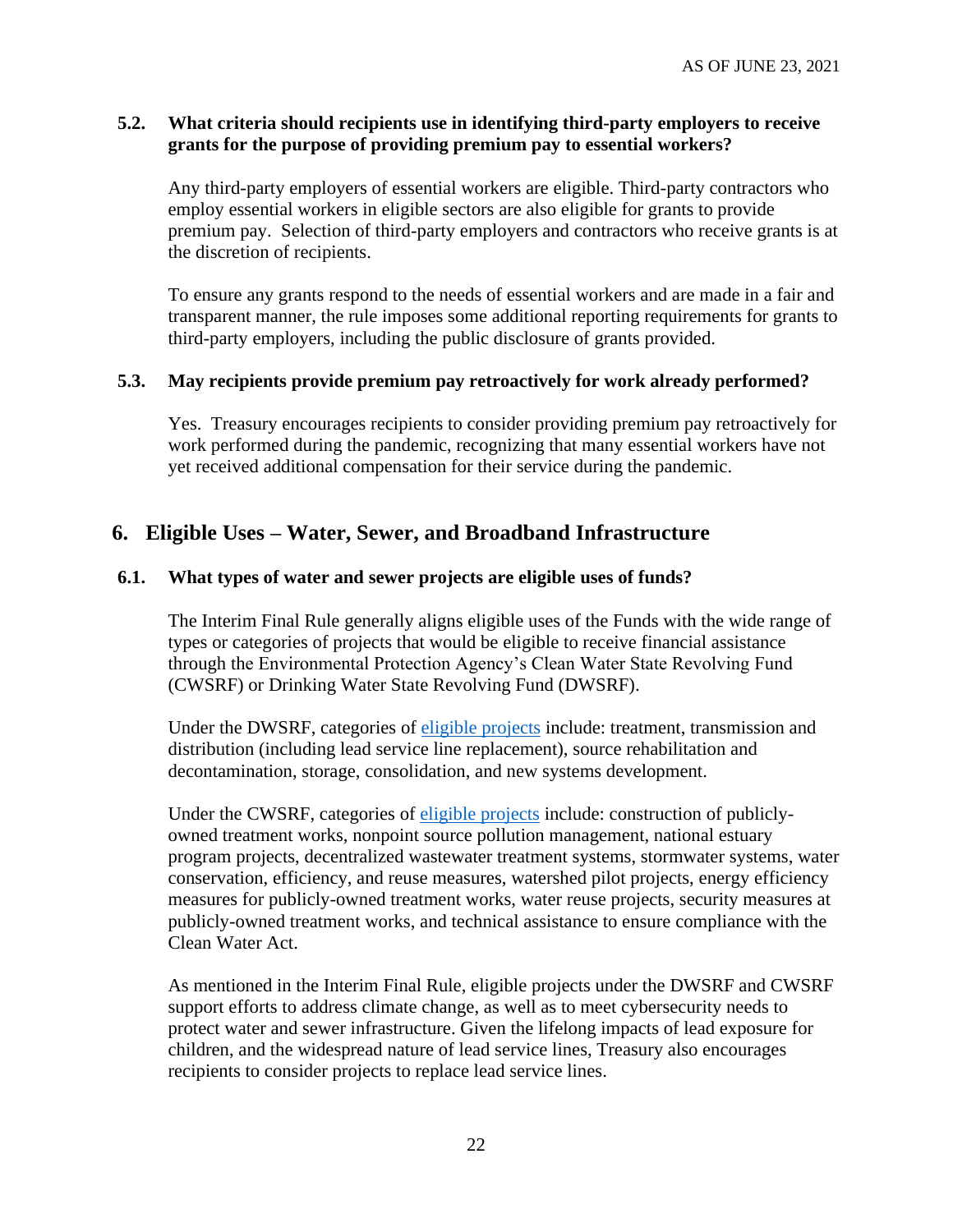#### **6.2. May construction on eligible water, sewer, or broadband infrastructure projects continue past December 31, 2024, assuming funds have been obligated prior to that date?**

Yes. Treasury is interpreting the requirement that costs be incurred by December 31, 2024 to only require that recipients have obligated the funds by such date. The period of performance will run until December 31, 2026, which will provide recipients a reasonable amount of time to complete projects funded with Fiscal Recovery Funds.

#### **6.3. May recipients use funds as a non-federal match for the Clean Water State Revolving Fund (CWSRF) or Drinking Water State Revolving Fund (DWSRF)?**

Recipients may not use funds as a state match for the CWSRF and DWSRF due to prohibitions in utilizing federal funds as a state match in the authorizing statutes and regulations of the CWSRF and DWSRF.

### **6.4. Does the National Environmental Policy Act (NEPA) apply to eligible infrastructure projects?**

NEPA does not apply to Treasury's administration of the Funds. Projects supported with payments from the Funds may still be subject to NEPA review if they are also funded by other federal financial assistance programs.

#### **6.5. What types of broadband projects are eligible?**

The Interim Final Rule requires eligible projects to reliably deliver minimum speeds of 100 Mbps download and 100 Mbps upload. In cases where it is impracticable due to geography, topography, or financial cost to meet those standards, projects must reliably deliver at least 100 Mbps download speed, at least 20 Mbps upload speed, and be scalable to a minimum of 100 Mbps download speed and 100 Mbps upload speed.

Projects must also be designed to serve unserved or underserved households and businesses, defined as those that are not currently served by a wireline connection that reliably delivers at least 25 Mbps download speed and 3 Mbps of upload speed.

#### **6.6. For broadband investments, may recipients use funds for related programs such as cybersecurity or digital literacy training?**

Yes. Recipients may use funds to provide assistance to households facing negative economic impacts due to Covid-19, including digital literacy training and other programs that promote access to the Internet. Recipients may also use funds for modernization of cybersecurity, including hardware, software, and protection of critical infrastructure, as part of provision of government services up to the amount of revenue lost due to the public health emergency.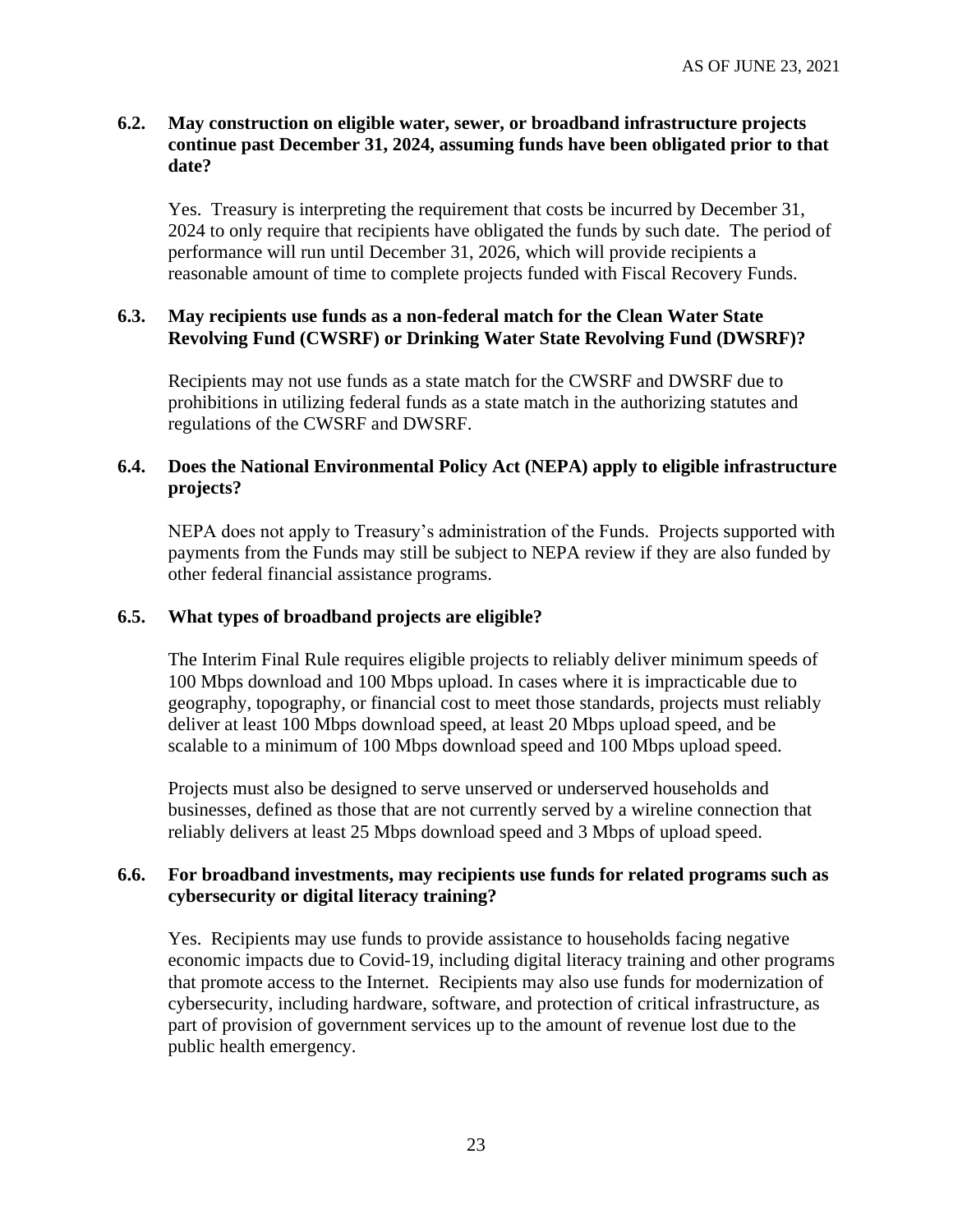#### <span id="page-23-0"></span>**6.7. How do I know if a water, sewer, or broadband project is an eligible use of funds? Do I need pre-approval? [6/8]**

Recipients do not need approval from Treasury to determine whether an investment in a water, sewer, or broadband project is eligible under CSFRF/CLFRF. Each recipient should review the Interim Final Rule (IFR), along with the preamble to the Interim Final Rule, in order to make its own assessment of whether its intended project meets the eligibility criteria in the IFR. A recipient that makes its own determination that a project meets the eligibility criteria as outlined in the IFR may pursue the project as a CSFRF/CLFRF project without pre-approval from Treasury. Local government recipients similarly do not need state approval to determine that a project is eligible under CSFRF/CLFRF. However, recipients should be cognizant of other federal or state laws or regulations that may apply to construction projects independent of CSFRF/CLFRF funding conditions and that may require pre-approval.

For water and sewer projects, the IFR refers to the EPA [Drinking Water](https://www.epa.gov/sites/production/files/2019-10/documents/dwsrf_eligibility_handbook_june_13_2017_updated_508_versioni.pdf) and [Clean Water](https://www.epa.gov/sites/production/files/2016-07/documents/overview_of_cwsrf_eligibilities_may_2016.pdf) State Revolving Funds (SRFs) for the categories of projects and activities that are eligible for funding. Recipients should look at the relevant federal statutes, regulations, and guidance issued by the EPA to determine whether a water or sewer project is eligible. Of note, the IFR does not incorporate any other requirements contained in the federal statutes governing the SRFs or any conditions or requirements that individual states may place on their use of SRFs.

### <span id="page-23-1"></span>**6.8. For broadband infrastructure investments, what does the requirement that infrastructure "be designed to" provide service to unserved or underserved households and businesses mean? [6/17]**

Designing infrastructure investments to provide service to unserved or underserved households or businesses means prioritizing deployment of infrastructure that will bring service to households or businesses that are not currently serviced by a wireline connection that reliably delivers at least 25 Mbps download speed and 3 Mbps of upload speed. To meet this requirement, states and localities should use funds to deploy broadband infrastructure projects whose objective is to provide service to unserved or underserved households or businesses. These unserved or underserved households or businesses do not need to be the only ones in the service area funded by the project.

### <span id="page-23-2"></span>**6.9. For broadband infrastructure to provide service to "unserved or underserved households or businesses," must every house or business in the service area be unserved or underserved? [6/17]**

No. It suffices that an objective of the project is to provide service to unserved or underserved households or businesses. Doing so may involve a holistic approach that provides service to a wider area in order, for example, to make the ongoing service of unserved or underserved households or businesses within the service area economical. Unserved or underserved households or businesses need not be the *only* households or businesses in the service area receiving funds.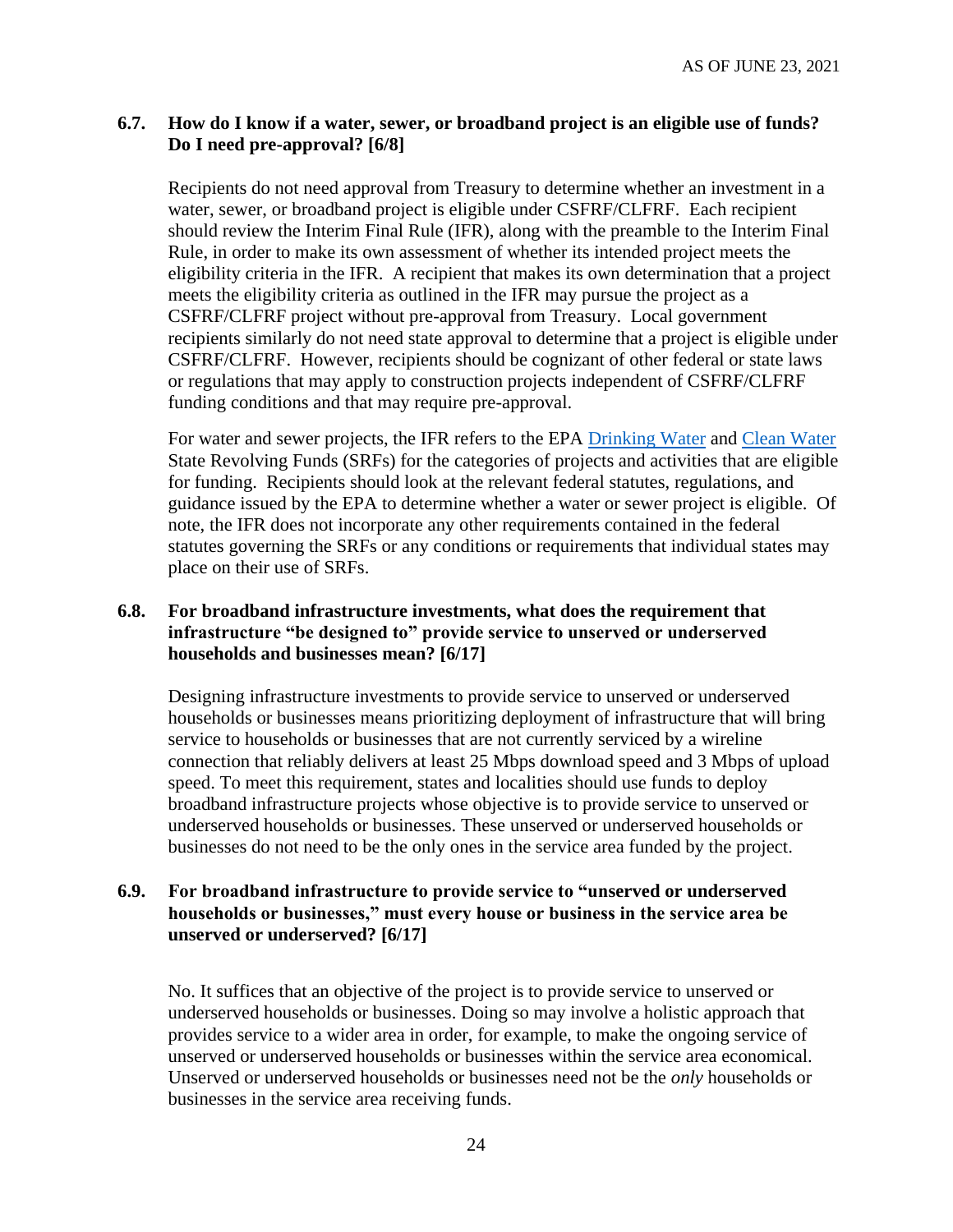## <span id="page-24-0"></span>**6.10. May recipients use payments from the Funds for "middle mile" broadband projects? [6/17]**

Yes. Under the Interim Final Rule, recipients may use payments from the Funds for "middle-mile projects," but Treasury encourages recipients to focus on projects that will achieve last-mile connections—whether by focusing on funding last-mile projects or by ensuring that funded middle-mile projects have potential or partnered last-mile networks that could or would leverage the middle-mile network.

#### <span id="page-24-1"></span>**6.11. For broadband infrastructure investments, what does the requirement to "reliably" meet or exceed a broadband speed threshold mean? [6/17]**

In the Interim Final Rule, the term "reliably" is used in two places: to identify areas that are eligible to be the subject of broadband infrastructure investments and to identify expectations for acceptable service levels for broadband investments funded by the Coronavirus State and Local Fiscal Recovery Funds. In particular:

- The IFR defines "unserved or underserved households or businesses" to mean one or more households or businesses that are not currently served by a wireline connection that reliably delivers at least 25 Mbps download speeds and 3 Mbps of upload speeds.
- The IFR provides that a recipient may use Coronavirus State and Local Fiscal Recovery Funds to make investments in broadband infrastructure that are designed to provide service to unserved or underserved households or businesses and that are designed to, upon completion: (i) reliably meet or exceed symmetrical 100 Mbps download speed and upload speeds; or (ii) in limited cases, reliably meet or exceed 100 Mbps download speed and between 20 Mbps and 100 Mbps upload speed and be scalable to a minimum of 100 Mbps download and upload speeds.

The use of "reliably" in the IFR provides recipients with significant discretion to assess whether the households and businesses in the area to be served by a project have access to wireline broadband service that can actually and consistently meet the specified thresholds of at least 25Mbps/3Mbps—i.e., to consider the actual experience of current wireline broadband customers that subscribe to services at or above the 25 Mbps/3 Mbps threshold. Whether there is a provider serving the area that advertises or otherwise claims to offer speeds that meet the 25 Mbps download and 3 Mbps upload speed thresholds is not dispositive.

When making these assessments, recipients may choose to consider any available data, including but not limited to documentation of existing service performance, federal and/or state-collected broadband data, user speed test results, interviews with residents and business owners, and any other information they deem relevant. In evaluating such data, recipients may take into account a variety of factors, including whether users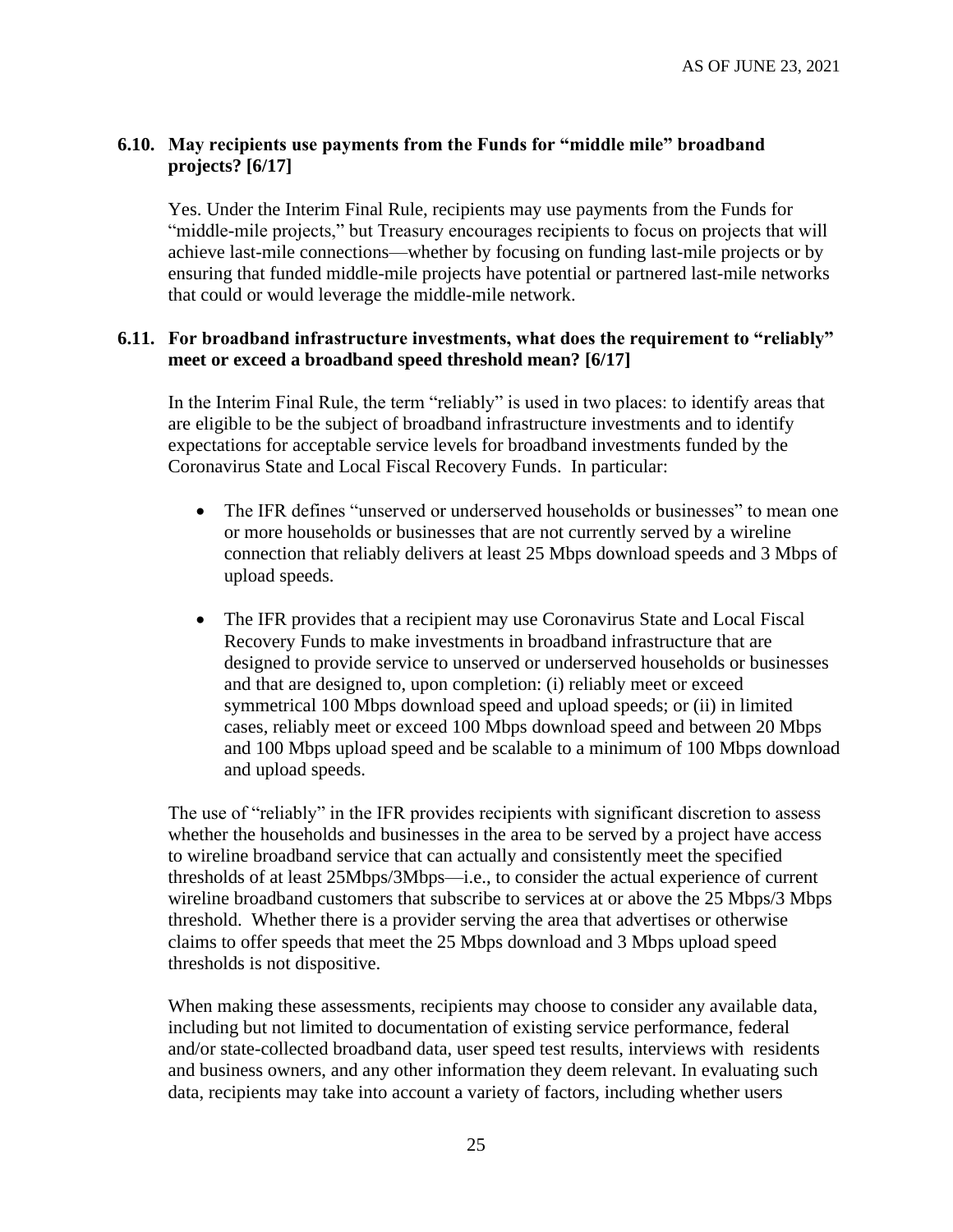actually receive service at or above the speed thresholds at all hours of the day, whether factors other than speed such as latency or jitter, or deterioration of the existing connections make the user experience unreliable, and whether the existing service is being delivered by legacy technologies, such as copper telephone lines (typically using Digital Subscriber Line technology) or early versions of cable system technology (DOCSIS 2.0 or earlier).

The IFR also provides recipients with significant discretion as to how they will assess whether the project itself has been designed to provide households and businesses with broadband services that meet, or even exceed, the speed thresholds provided in the rule.

### <span id="page-25-0"></span>**6.12. May recipients use Funds for pre-project development for eligible water, sewer, and broadband projects? [6/23]**

Yes. To determine whether Funds can be used on pre-project development for an eligible water or sewer project, recipients should consult whether the pre-project development use or cost is eligible under the Drinking Water and Clean Water State Revolving Funds (CWSRF and DWSRF, respectively). Generally, the CWSRF and DWSRF often allow for pre-project development costs that are tied to an eligible project, as well as those that are reasonably expected to lead to a project. For example, the DWSRF [allows](https://www.epa.gov/sites/production/files/2017-06/documents/dwsrf_eligibility_handbook_june_13_2017_updated_508_version.pdf) for planning and evaluations uses, as well as numerous pre-project development costs, including costs associated with obtaining project authorization, planning and design, and project start-up like training and warranty for equipment. Likewise, the CWSRF [allows](https://www.epa.gov/sites/production/files/2016-07/documents/overview_of_cwsrf_eligibilities_may_2016.pdf) for broad pre-project development, including planning and assessment activities, such as cost and effectiveness analyses, water/energy audits and conservation plans, and capital improvement plans.

Similarly, pre-project development uses and costs for broadband projects should be tied to an eligible broadband project or reasonably expected to lead to such a project. For example, pre-project costs associated with planning and engineering for an eligible broadband infrastructure build-out is considered an eligible use of funds, as well as technical assistance and evaluations that would reasonably be expected to lead to commencement of an eligible project (e.g., broadband mapping for the purposes of finding an eligible area for investment).

All funds must be obligated within the statutory period between March 3, 2021 and December 31, 2024, and expended to cover such obligations by December 31, 2026.

## **7. Non-Entitlement Units (NEUs)**

Answers to frequently asked questions on distribution of funds to NEUs can be found in this [FAQ supplement,](https://home.treasury.gov/system/files/136/NEU-FAQs.pdf) which is regularly updated.

## **8. Ineligible Uses**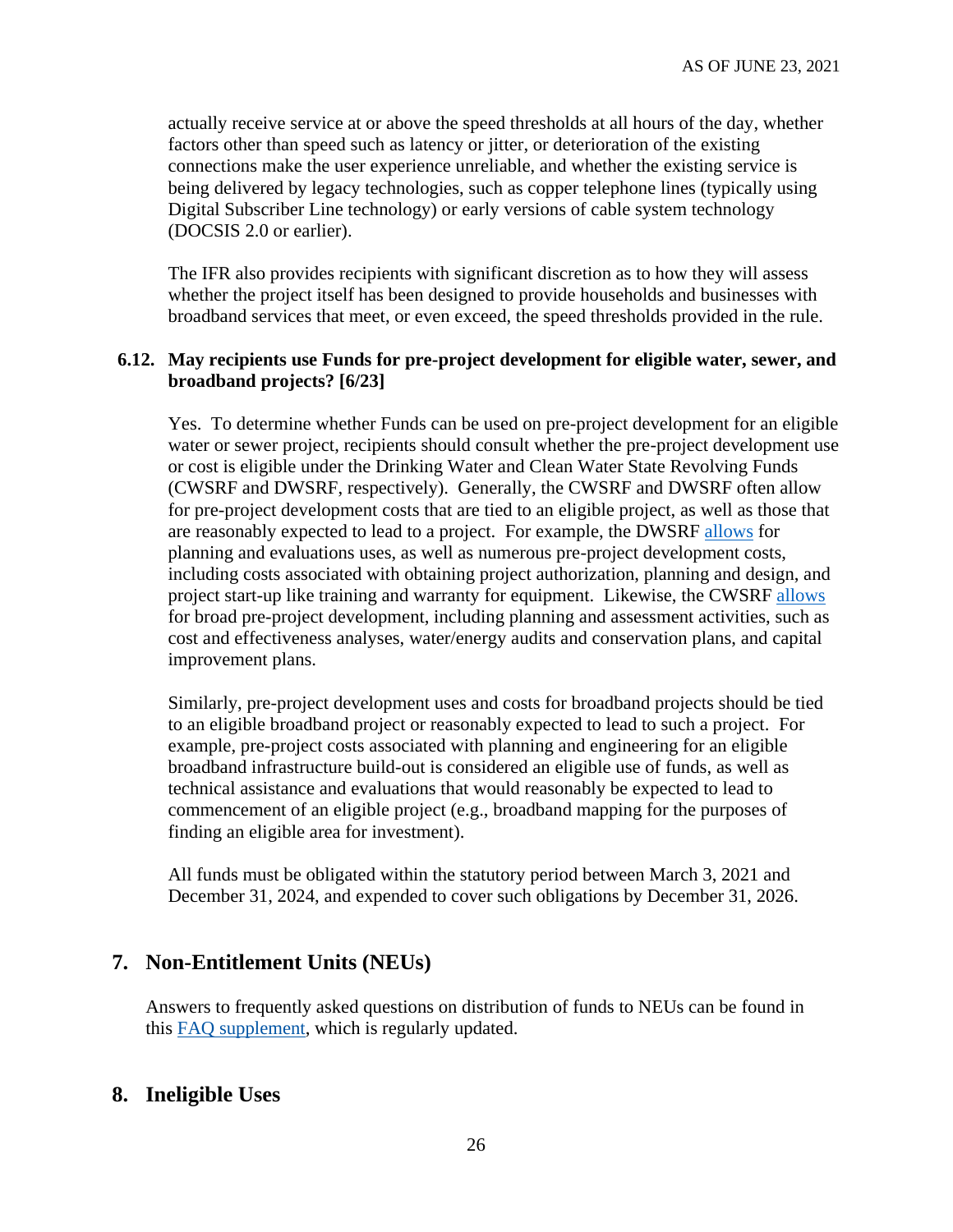### **8.1. What is meant by a pension "deposit"? Can governments use funds for routine pension contributions for employees whose payroll and covered benefits are eligible expenses?**

Treasury interprets "deposit" in this context to refer to an extraordinary payment into a pension fund for the purpose of reducing an accrued, unfunded liability. More specifically, the interim final rule does not permit this assistance to be used to make a payment into a pension fund if both: (1) the payment reduces a liability incurred prior to the start of the COVID-19 public health emergency, and (2) the payment occurs outside the recipient's regular timing for making such payments.

Under this interpretation, a "deposit" is distinct from a "payroll contribution," which occurs when employers make payments into pension funds on regular intervals, with contribution amounts based on a pre-determined percentage of employees' wages and salaries. In general, if an employee's wages and salaries are an eligible use of Fiscal Recovery Funds, recipients may treat the employee's covered benefits as an eligible use of Fiscal Recovery Funds.

#### <span id="page-26-0"></span>**8.2. May recipients use Fiscal Recovery Funds to fund Other Post-Employment Benefits (OPEB)? [6/8]**

OPEB refers to benefits other than pensions (see, e.g., [Governmental Accounting](https://www.gasb.org/jsp/GASB/Page/GASBBridgePage&cid=1176164129754)  [Standards Board, "Other Post-Employment Benefits"\)](https://www.gasb.org/jsp/GASB/Page/GASBBridgePage&cid=1176164129754). Treasury has determined that Sections  $602(c)(2)(B)$  and  $603(c)(2)$ , which refer only to pensions, do not prohibit CSFRF/CLFRF recipients from funding OPEB. Recipients of either the CSFRF/CLFRF may use funds for eligible uses, and a recipient seeking to use CSFRF/CLFRF funds for OPEB contributions would need to justify those contributions under one of the four eligible use categories.

## **9. Reporting**

On June 17, 2021, Treasury released [Guidance on Recipient Compliance and Reporting](https://home.treasury.gov/system/files/136/SLFRF-Compliance-and-Reporting-Guidance.pdf)  [Responsibilities for the Coronavirus State and Local Fiscal Recovery Funds.](https://home.treasury.gov/system/files/136/SLFRF-Compliance-and-Reporting-Guidance.pdf) Recipients should consult this guidance for additional detail and clarification on recipients' compliance and reporting responsibilities. A users' guide will be provided with additional information on how and where to submit required reports.

#### **9.1. What records must be kept by governments receiving funds?**

Financial records and supporting documents related to the award must be retained for a period of five years after all funds have been expended or returned to Treasury, whichever is later. This includes those which demonstrate the award funds were used for eligible purposes in accordance with the ARPA, Treasury's regulations implementing those sections, and Treasury's guidance on eligible uses of funds.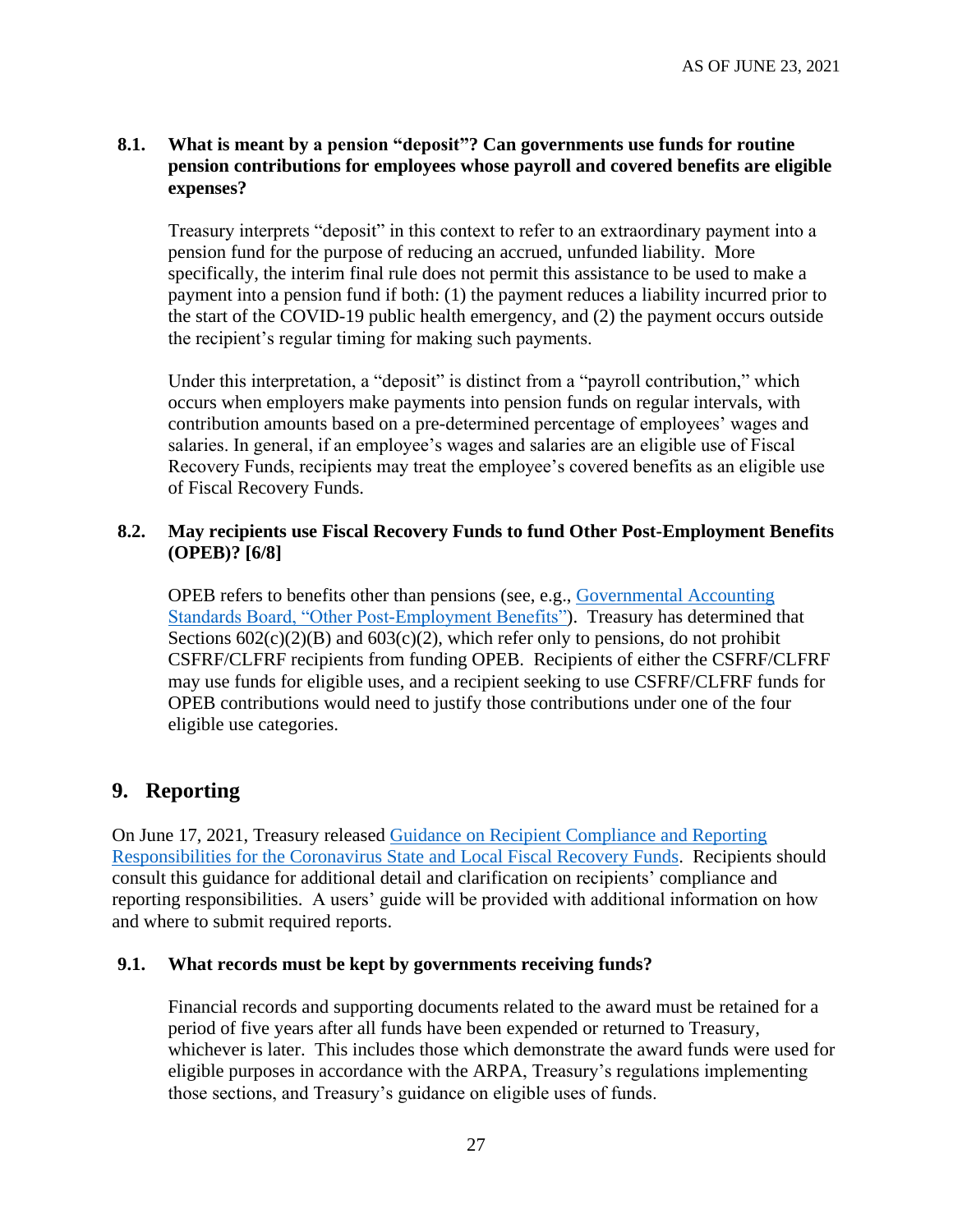#### **9.2. What reporting will be required, and when will the first report be due?**

Recipients will be required to submit an interim report, quarterly project and expenditure reports, and annual Recovery Plan Performance Reports as specified below, regarding their utilization of Coronavirus State and Local Fiscal Recovery Funds.

Interim reports: States (defined to include the District of Columbia), territories, metropolitan cities, counties, and Tribal governments will be required to submit one interim report. The interim report will include a recipient's expenditures by category at the summary level and for states, information related to distributions to non-entitlement units of local government must also be included in the interim report. The interim report will cover activity from the date of award to July 31, 2021 and must be submitted to Treasury by August 31, 2021. Non-entitlement units of local government are not required to submit an interim report.

Quarterly Project and Expenditure reports: State (defined to include the District of Columbia), territorial, metropolitan city, county, and Tribal governments will be required to submit quarterly project and expenditure reports. This report will include financial data, information on contracts and subawards over \$50,000, types of projects funded, and other information regarding a recipient's utilization of award funds. Reports will be required quarterly with the exception of non-entitlement units, which will report annually. An interim report is due on August 31, 2021. The reports will include the same general data as those submitted by recipients of the Coronavirus Relief Fund, with some modifications to expenditure categories and the addition of data elements related to specific eligible uses. The initial quarterly Project and Expenditure report will cover two calendar quarters from the date of award to September 30, 2021 and must be submitted to Treasury by October 31, 2021. The subsequent quarterly reports will cover one calendar quarter and must be submitted to Treasury within 30 days after the end of each calendar quarter.

Non-entitlement units of local government will be required to submit the project and expenditure report annually. The initial annual Project and Expenditure report for nonentitlement units of local government will cover activity from the date of award to September 30, 2021 and must be submitted to Treasury by October 31, 2021. The subsequent annual reports must be submitted to Treasury by October 31 each year.

Recovery Plan Performance Reports: States (defined to include the District of Columbia), territories, metropolitan cities, and counties with a population that exceeds 250,000 residents will also be required to submit an annual Recovery Plan Performance Report to Treasury. This report will include descriptions of the projects funded and information on the performance indicators and objectives of each award, helping local residents understand how their governments are using the substantial resources provided by Coronavirus State and Local Fiscal Recovery Funds program. The initial Recovery Plan Performance Report will cover activity from date of award to July 31, 2021 and must be submitted to Treasury by August 31, 2021. Thereafter, the Recovery Plan Performance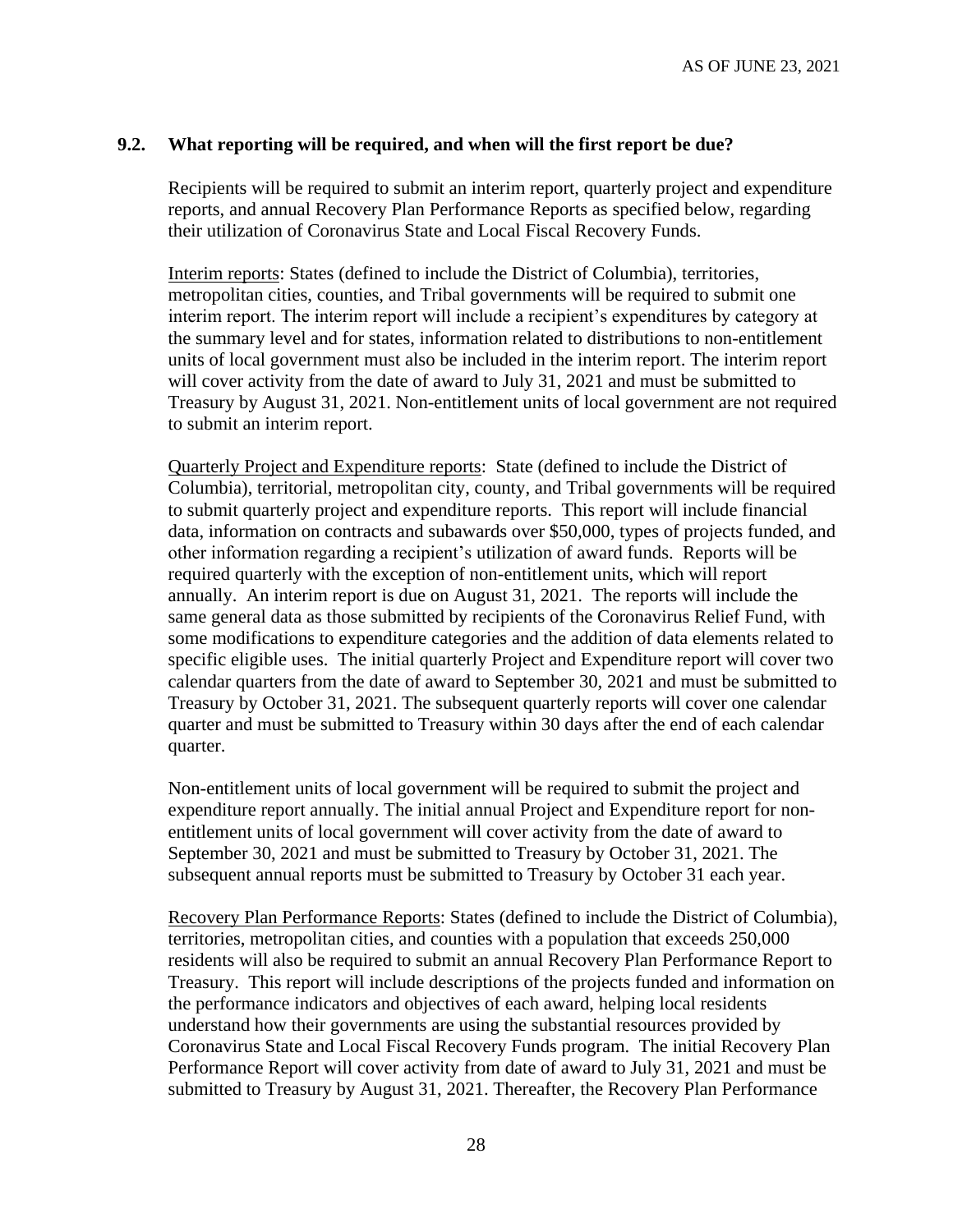Reports will cover a 12-month period and recipients will be required to submit the report to Treasury within 30 days after the end of the 12-month period. The second Recovery Plan Performance Report will cover the period from July 1, 2021 to June 30, 2022 and must be submitted to Treasury by July 31, 2022. Each annual Recovery Plan Performance Report must be posted on the public-facing website of the recipient. Local governments with fewer than 250,000 residents, Tribal governments, and non-entitlement units of local government are not required to develop a Recovery Plan Performance Report.

Please see the [Guidance on Recipient Compliance and Reporting Responsibilities](https://home.treasury.gov/system/files/136/SLFRF-Compliance-and-Reporting-Guidance.pdf) for more information.

#### **9.3. What provisions of the Uniform Guidance for grants apply to these funds? Will the Single Audit requirements apply?**

Most of the provisions of the Uniform Guidance (2 CFR Part 200) apply to this program, including the Cost Principles and Single Audit Act requirements. Recipients should refer to the Assistance Listing for detail on the specific provisions of the Uniform Guidance that do not apply to this program. The Assistance Listing will be available on beta.SAM.gov.

### <span id="page-28-0"></span>**9.4. Once a recipient has identified a reduction in revenue, how will Treasury track use of funds for the provision of government services? [6/8]**

The ARPA establishes four categories of eligible uses and further restrictions on the use of funds to ensure that Fiscal Recovery Funds are used within the four eligible use categories. The Interim Final Rule implements these restrictions, including the scope of the eligible use categories and further restrictions on tax cuts and deposits into pensions. Reporting requirements will align with this structure.

Consistent with the broad latitude provided to recipients to use funds for government services to the extent of the reduction in revenue, recipients will be required to submit a description of services provided. As discussed in IFR, these services can include a broad range of services but may not be used directly for pension deposits, contributions to reserve funds, or debt service. Recipients may use sources of funding other than Fiscal Recovery Funds to make deposits to pension funds, contribute to reserve funds, and pay debt service, including during the period of performance for the Fiscal Recovery Fund award.

For recipients using Fiscal Recovery Funds to provide government services to the extent of reduction in revenue, the description of government services reported to Treasury may be narrative or in another form, and recipients are encouraged to report based on their existing budget processes and to minimize administrative burden. For example, a recipient with \$100 in revenue replacement funds available could indicate that \$50 were used for personnel costs and \$50 were used for pay-go building of sidewalk infrastructure.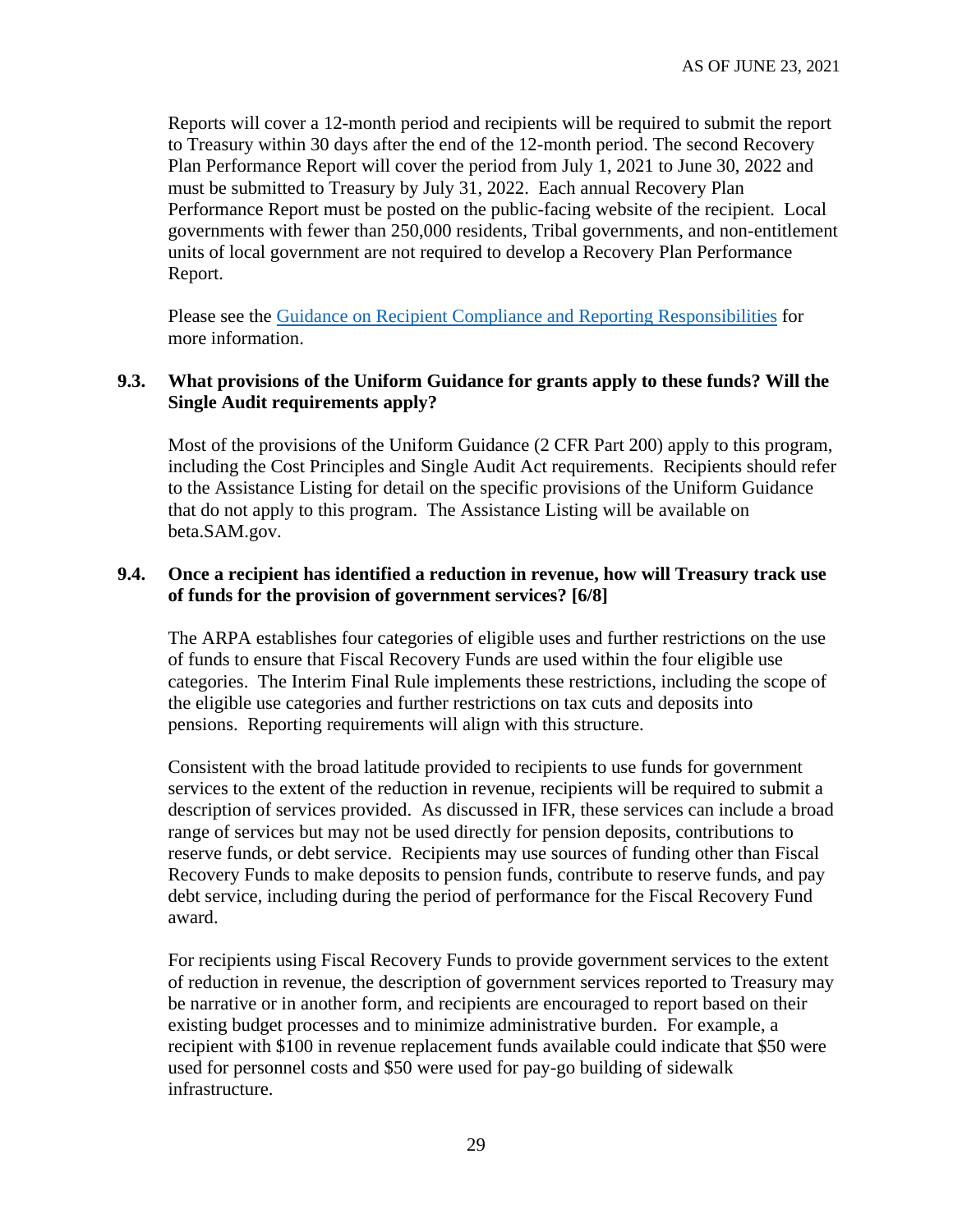In addition to describing the government services provided to the extent of reduction in revenue, all recipients will also be required to indicate that Fiscal Recovery Funds are not used directly to make a deposit in a pension fund. Further, recipients subject to the tax offset provision will be required to provide information necessary to implement the Interim Final Rule, as described in the Interim Final Rule. Treasury does not anticipate requiring other types of reporting or recordkeeping on spending in pensions, debt service, or contributions to reserve funds.

These requirements are further detailed in the guidance on reporting requirements for the Fiscal Recovery Funds available [here.](https://home.treasury.gov/system/files/136/SLFRF-Compliance-and-Reporting-Guidance.pdf)

#### <span id="page-29-0"></span>**9.5. What is the Assistance Listing and Catalog of Federal Domestic Assistance (CFDA) number for the program? [6/8]**

The [Assistance Listing](https://sam.gov/fal/7cecfdef62dc42729a3fdcd449bd62b8/view) for the Coronavirus State and Local Fiscal Recovery Funds (CSLFRF) was published May 28, 2021 on SAM.gov. This includes the final CFDA Number for the program, 21.027.

The assistance listing includes helpful information including program purpose, statutory authority, eligibility requirements, and compliance requirements for recipients. The CFDA number is the unique 5-digit code for each type of federal assistance, and can be used to search for program information, including funding opportunities, spending on usaspending.gov, or audit results through the Federal Audit Clearinghouse.

To expedite payments and meet statutory timelines, Treasury issued initial payments under an existing CFDA number. If you have already received funds or captured the initial CFDA number in your records, please update your systems and reporting to reflect the final CFDA number 21.027. **Recipients must use the final CFDA number for all financial accounting, audits, subawards, and associated program reporting requirements.**

To ensure public trust, Treasury expects all recipients to serve as strong stewards of these funds. This includes ensuring funds are used for intended purposes and recipients have in place effective financial management, internal controls, and reporting for transparency and accountability.

Please see [Treasury's Interim Final Rule](https://www.govinfo.gov/content/pkg/FR-2021-05-17/pdf/2021-10283.pdf) and the [Guidance on Recipient Compliance](https://home.treasury.gov/system/files/136/SLFRF-Compliance-and-Reporting-Guidance.pdf) and [Reporting Responsibilities](https://home.treasury.gov/system/files/136/SLFRF-Compliance-and-Reporting-Guidance.pdf) for more information.

### **10. Miscellaneous**

**10.1. May governments retain assets purchased with Fiscal Recovery Funds? If so, what rules apply to the proceeds of disposition or sale of such assets?**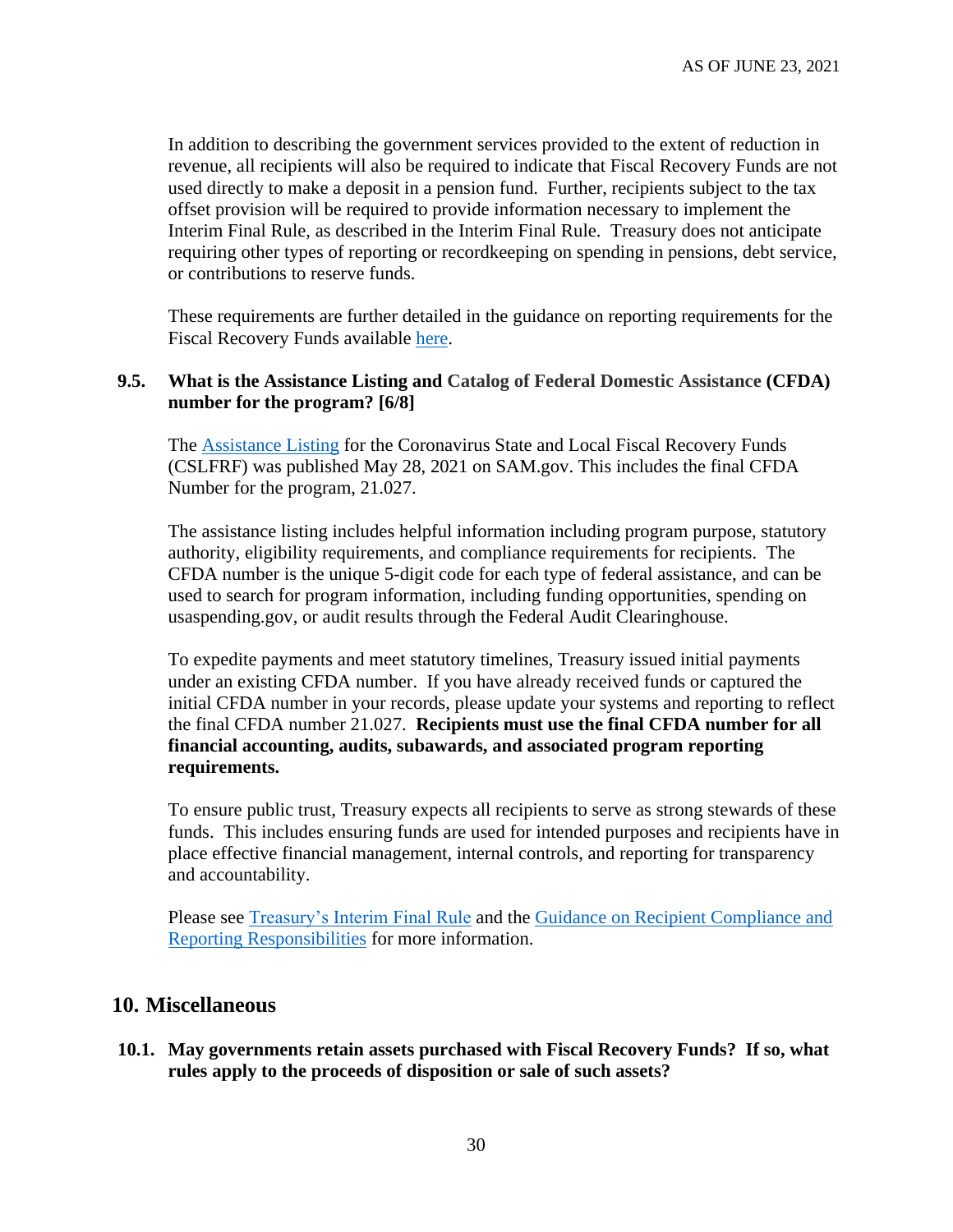Yes, if the purchase of the asset was consistent with the limitations on the eligible use of funds. If such assets are disposed of prior to December 31, 2024, the proceeds would be subject to the restrictions on the eligible use of payments.

#### **10.2. Can recipients use funds for administrative purposes?**

Recipients may use funds to cover the portion of payroll and benefits of employees corresponding to time spent on administrative work necessary due to the COVID–19 public health emergency and its negative economic impacts. This includes, but is not limited to, costs related to disbursing payments of Fiscal Recovery Funds and managing new grant programs established using Fiscal Recovery Funds.

#### <span id="page-30-0"></span>**10.3. Are recipients required to remit interest earned on CSFRF/CLFRF payments made by Treasury? [5/27]**

No. CSFRF/CLFRF payments made by Treasury to states, territories, and the District of Columbia are not subject to the requirement of the Cash Management Improvement Act and Treasury's implementing regulations at 31 CFR part 205 to remit interest to Treasury. CSFRF/CLFRF payments made by Treasury to local governments and Tribes are not subject to the requirement of 2 CFR 200.305(b)(8)–(9) to maintain balances in an interest-bearing account and remit payments to Treasury.

#### <span id="page-30-1"></span>**10.4. Is there a deadline to apply for funds? [5/27]**

The Interim Final Rule requires that costs be incurred by December 31, 2024. Direct recipients are encouraged to apply as soon as possible. For direct recipients other than Tribal governments, there is not a specific application deadline.

Tribal governments do have deadlines to complete the application process and should visit [www.treasury.gov/SLFRPTribal](http://www.treasury.gov/SLFRPTribal) for guidance on applicable deadlines.

Non-entitlement units of local government should contact their state government for information on applicable deadlines.

#### <span id="page-30-2"></span>**10.5. May recipients use funds to cover the costs of consultants to assist with managing and administering the funds? [6/8]**

Yes. Recipients may use funds for administering the CSFRF/CLFRF program, including costs of consultants to support effective management and oversight, including consultation for ensuring compliance with legal, regulatory, and other requirements.

## **11. Operations**

#### **11.1. How do I know if my entity is eligible?**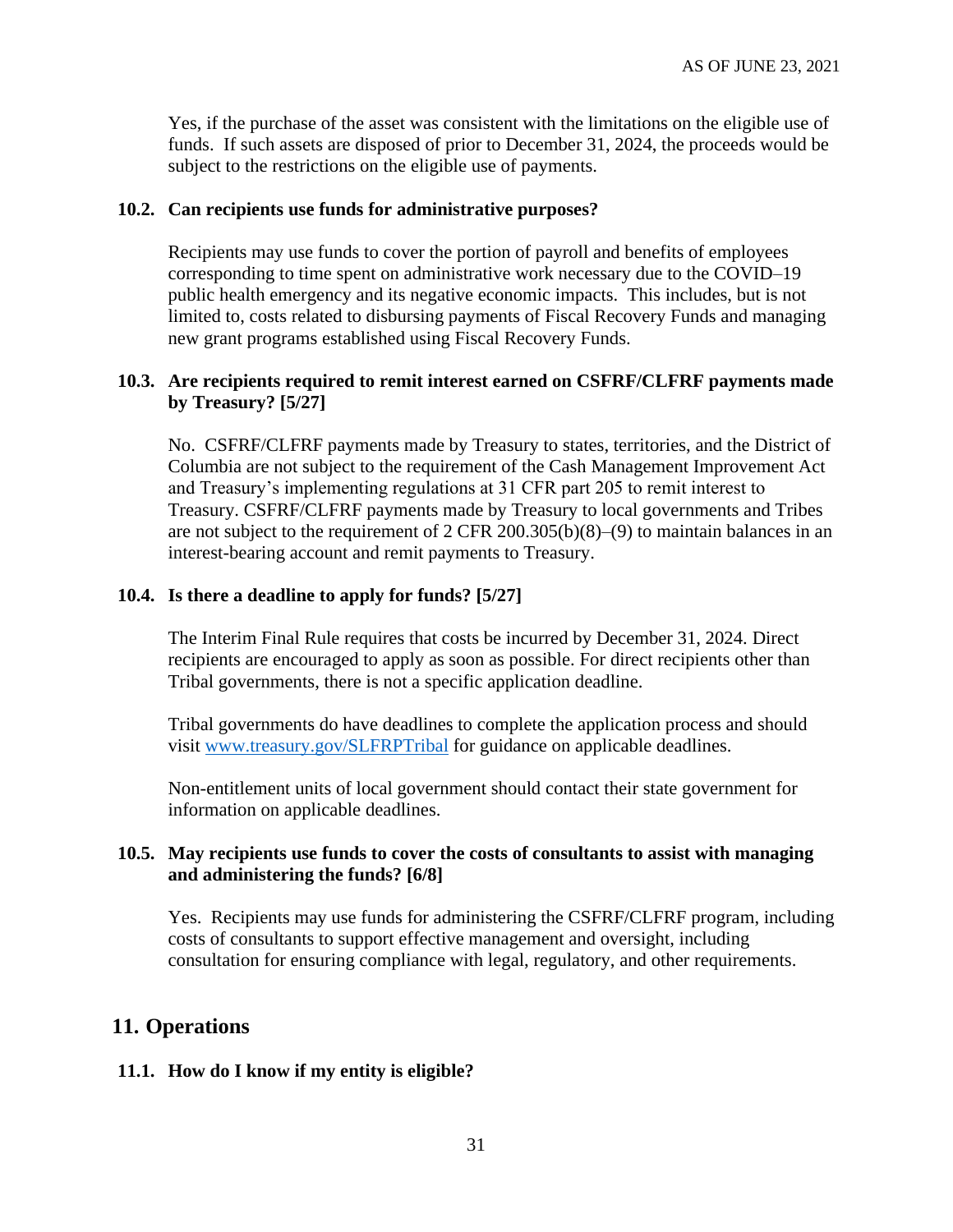The Coronavirus State and Local Fiscal Recovery Funds American Rescue Plan Act of 2021 set forth the jurisdictions eligible to receive funds under the program, which are:

- States and the District of Columbia
- Territories
- Tribal governments
- Counties
- Metropolitan cities (typically, but not always, those with populations over 50,000)
- Non-entitlement units of local government, or smaller local governments (typically, but not always, those with populations under 50,000)

#### **11.2. How does an eligible entity request payment?**

Eligible entities (other than non-entitlement units) must submit their information to the [Treasury Submission Portal.](https://portal.treasury.gov/cares/s/slt) Please visit the **[Coronavirus State and Local Fiscal](https://home.treasury.gov/policy-issues/coronavirus/assistance-for-state-local-and-tribal-governments/state-and-local-fiscal-recovery-fund)  [Recovery Fund website](https://home.treasury.gov/policy-issues/coronavirus/assistance-for-state-local-and-tribal-governments/state-and-local-fiscal-recovery-fund)** for more information on the submission process.

#### **11.3. I cannot log into the Treasury Submission Portal or am having trouble navigating it. Who can help me?**

If you have questions about the Treasury Submission Portal or for technical support, please email [covidreliefitsupport@treasury.gov.](mailto:covidreliefitsupport@treasury.gov)

#### **11.4. What do I need to do to receive my payment?**

All eligible payees are required to have a DUNS Number previously issued by Dun  $\&$ Bradstreet [\(https://www.dnb.com/](https://www.dnb.com/)).

All eligible payees are also required to have an active registration with the System for Award Management (SAM) [\(https://www.sam.gov\)](https://www.sam.gov/).

And eligible payees must have a bank account enabled for Automated Clearing House (ACH) direct deposit. Payees with a Wire account are encouraged to provide that information as well.

More information on these and all program pre-submission requirements can be found on the **[Coronavirus State and Local Fiscal Recovery Fund website](https://home.treasury.gov/policy-issues/coronavirus/assistance-for-state-local-and-tribal-governments/state-and-local-fiscal-recovery-fund)**.

#### **11.5. Why is Treasury employing id.me for the Treasury Submission Portal?**

ID.me is a trusted technology partner to multiple government agencies and healthcare providers. It provides secure digital identity verification to those government agencies and healthcare providers to make sure you're you – and not someone pretending to be you – when you request access to online services. All personally identifiable information provided to ID.me is encrypted and disclosed only with the express consent of the user. Please refer to ID.me Contact Support for assistance with your ID.me account. Their support website is [https://help.id.me.](https://help.id.me/)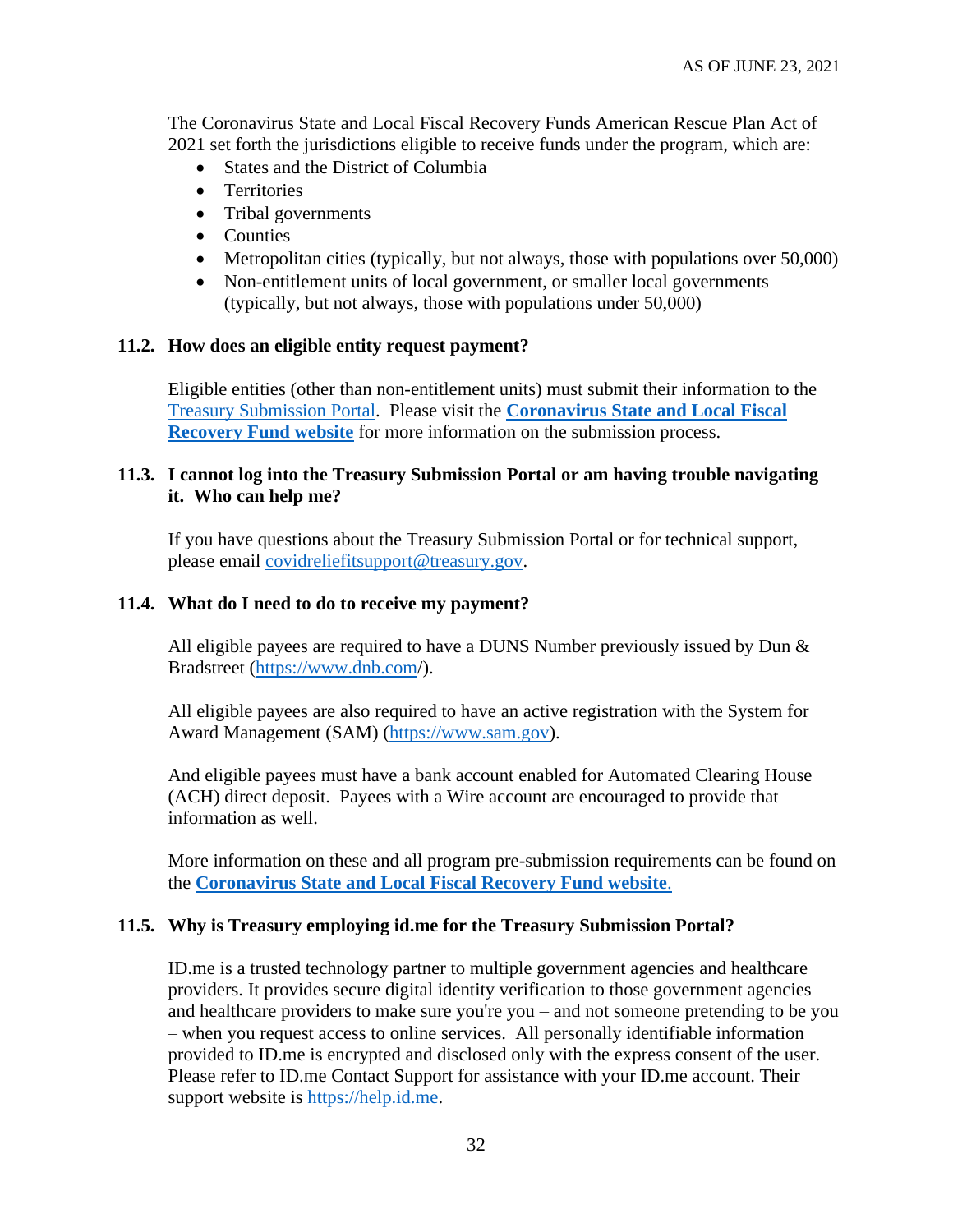#### **11.6. Why is an entity not on the list of eligible entities in Treasury Submission Portal?**

The ARPA statute lays out which governments are eligible for payments. The list of entities within the Treasury Submission Portal includes entities eligible to receive a direct payment of funds from Treasury, which include states (defined to include the District of Columbia), territories, Tribal governments, counties, and metropolitan cities.

Eligible non-entitlement units of local government will receive a distribution of funds from their respective state government and should not submit information to the Treasury Submission Portal.

If you believe an entity has been mistakenly left off the eligible entity list, please email [SLFRP@treasury.gov.](mailto:SLFRP@treasury.gov)

#### **11.7. What is an Authorized Representative?**

An Authorized Representative is an individual with legal authority to bind the government entity (e.g., the Chief Executive Officer of the government entity). An Authorized Representative must sign the Acceptance of Award terms for it to be valid.

#### **11.8. How does a Tribal government determine their allocation?**

Tribal governments will receive information about their allocation when the submission to the Treasury Submission Portal is confirmed to be complete and accurate.

#### **11.9. How do I know the status of my request for funds (submission)?**

Entities can check the status of their submission at any time by logging into [Treasury](https://portal.treasury.gov/cares/s/slt)  [Submission Portal.](https://portal.treasury.gov/cares/s/slt)

#### **11.10. My Treasury Submission Portal submission requires additional information/correction. What is the process for that?**

If your Authorized Representative has not yet signed the award terms, you can edit your submission with in the into [Treasury Submission Portal.](https://portal.treasury.gov/cares/s/slt) If your Authorized Representative has signed the award terms, please email **SLFRP@treasury.gov** to request assistance with updating your information.

#### **11.11. My request for funds was denied. How do I find out why it was denied or appeal the decision?**

Please check to ensure that no one else from your entity has applied, causing a duplicate submission. Please also review the list of all eligible entities on the **[Coronavirus State](https://home.treasury.gov/policy-issues/coronavirus/assistance-for-state-local-and-tribal-governments/state-and-local-fiscal-recovery-fund)  [and Local Fiscal Recovery Fund website](https://home.treasury.gov/policy-issues/coronavirus/assistance-for-state-local-and-tribal-governments/state-and-local-fiscal-recovery-fund)**.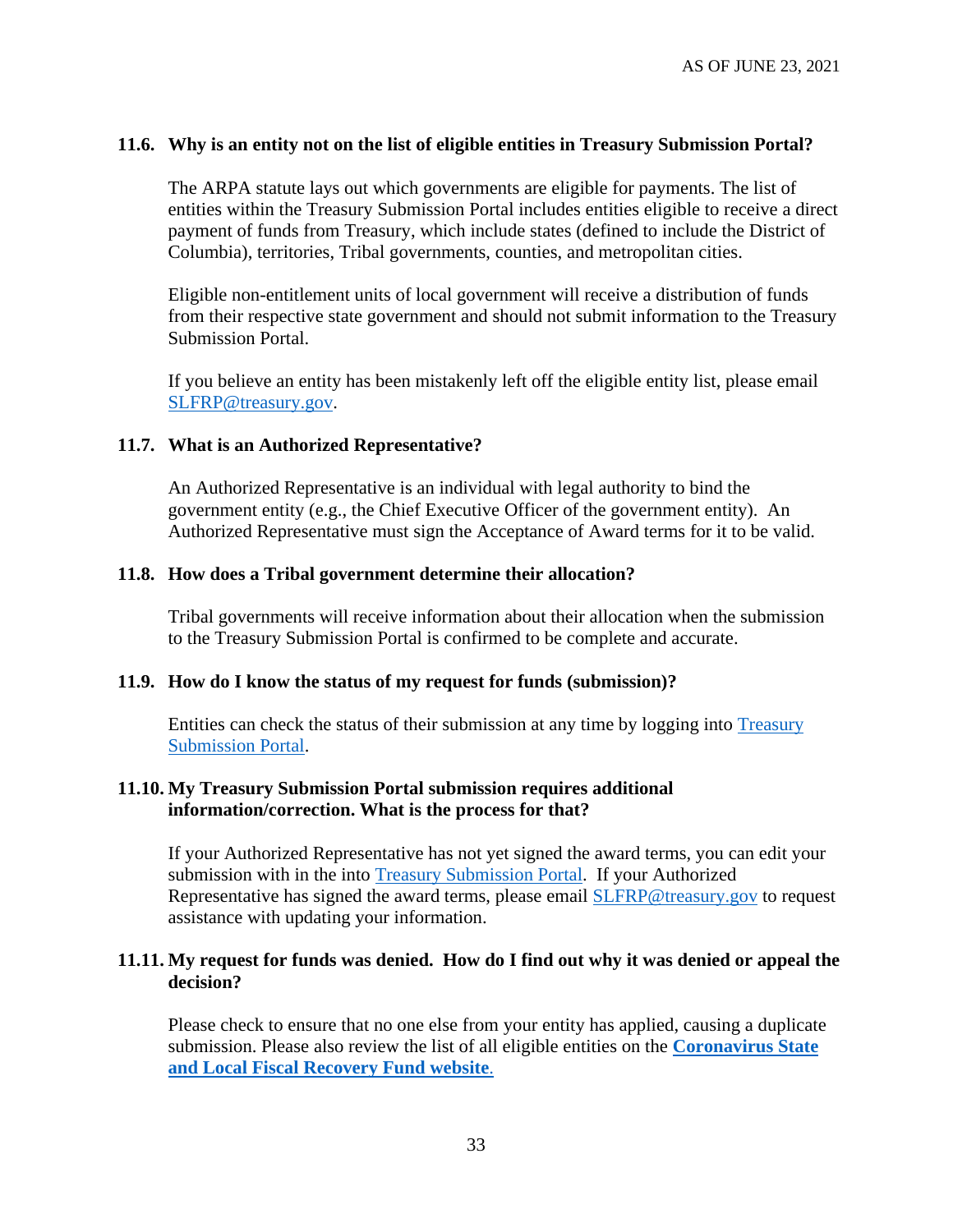If you still have questions regarding your submission, please email [SLFRP@treasury.gov.](mailto:SLFRP@treasury.gov)

#### **11.12. When will entities get their money?**

Before Treasury is able to execute a payment, a representative of an eligible government must submit the government's information for verification through the [Treasury](https://portal.treasury.gov/cares/s/slt)  [Submission Portal.](https://portal.treasury.gov/cares/s/slt) The verification process takes approximately four business days. If any errors are identified, the designated point of contact for the government will be contacted via email to correct the information before the payment can proceed. Once verification is complete, the designated point of contact of the eligible government will receive an email notifying them that their submission has been verified. Payments are generally scheduled for the next business day after this verification email, though funds may not be available immediately due to processing time of their financial institution.

#### **11.13. How does a local government entity provide Treasury with a notice of transfer of funds to its State?**

For more information on how to provide Treasury with notice of transfer to a state, please email [SLRedirectFunds@treasury.gov.](mailto:SLRedirectFunds@treasury.gov)